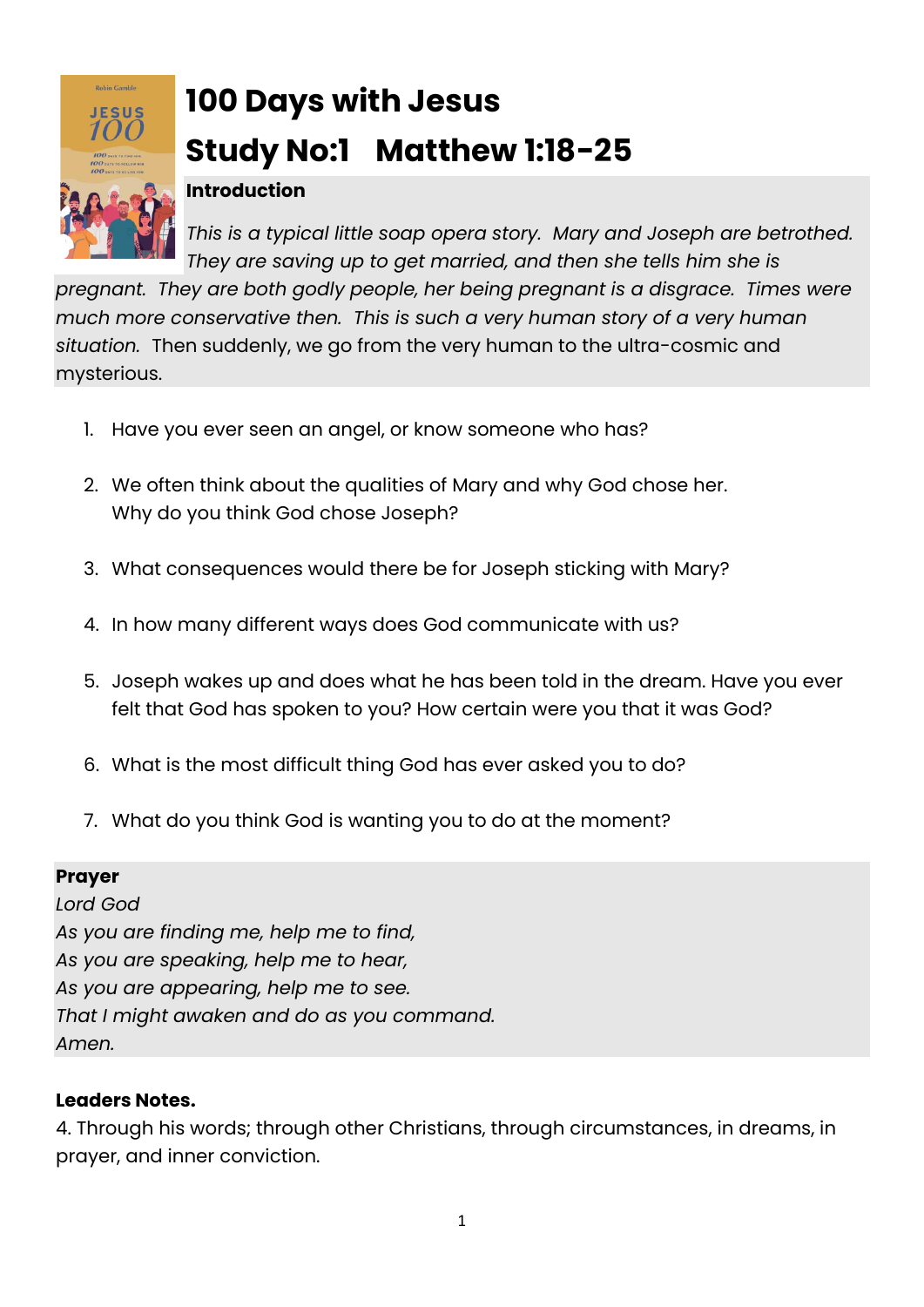

# **100 Days with Jesus Study No:2 Mark 1:2-11**

### **Introduction**

*Jesus has gone from baby to boy to man and is about to launch out on his great mission.* 

*John the Baptist was Jesus' cousin. As with Jesus, his birth was announced by angels, made a huge impact on his parents Elizabeth and Zechariah (Luke 1: 5); and was commemorated by a great early Christian hymn (Luke 1: 67).*

*The supply-line of prophets in Israel had dried up years ago. Suddenly there was a new one, and a great one too. He was a young man in his mid to late 20s, living an austere life-style, a righteous, non-compromising man. Calling a spade a spade and a sin a sin, John travelled around the towns and villages of Judah, which was in the south. With great passionate eloquence he called people out to be baptised in the River Jordan and out they came by the truckload. There was something in all of this of a return to the great days of Moses and the escape from Egypt. There was to be a*  new purified people of God, a new Exodus, Israel would be a newly cleansed promised *land and his baptism and 'soaking' was the new crossing of the Red Sea.*

- 1. How was John preparing the way for Jesus?
- 2. Why do you think so many people were attracted to such a demanding message?
- 3. If you were responding to John's message, would you have much to repent of?
- 4. What response do you think John would receive today?
- 5. How would you compare and contrast the ministries of John and Jesus?
- 6. V9 Why do you think Jesus, the one without sin, should be baptised?
- 7. V10 What is the significance of the Spirit descending like a dove?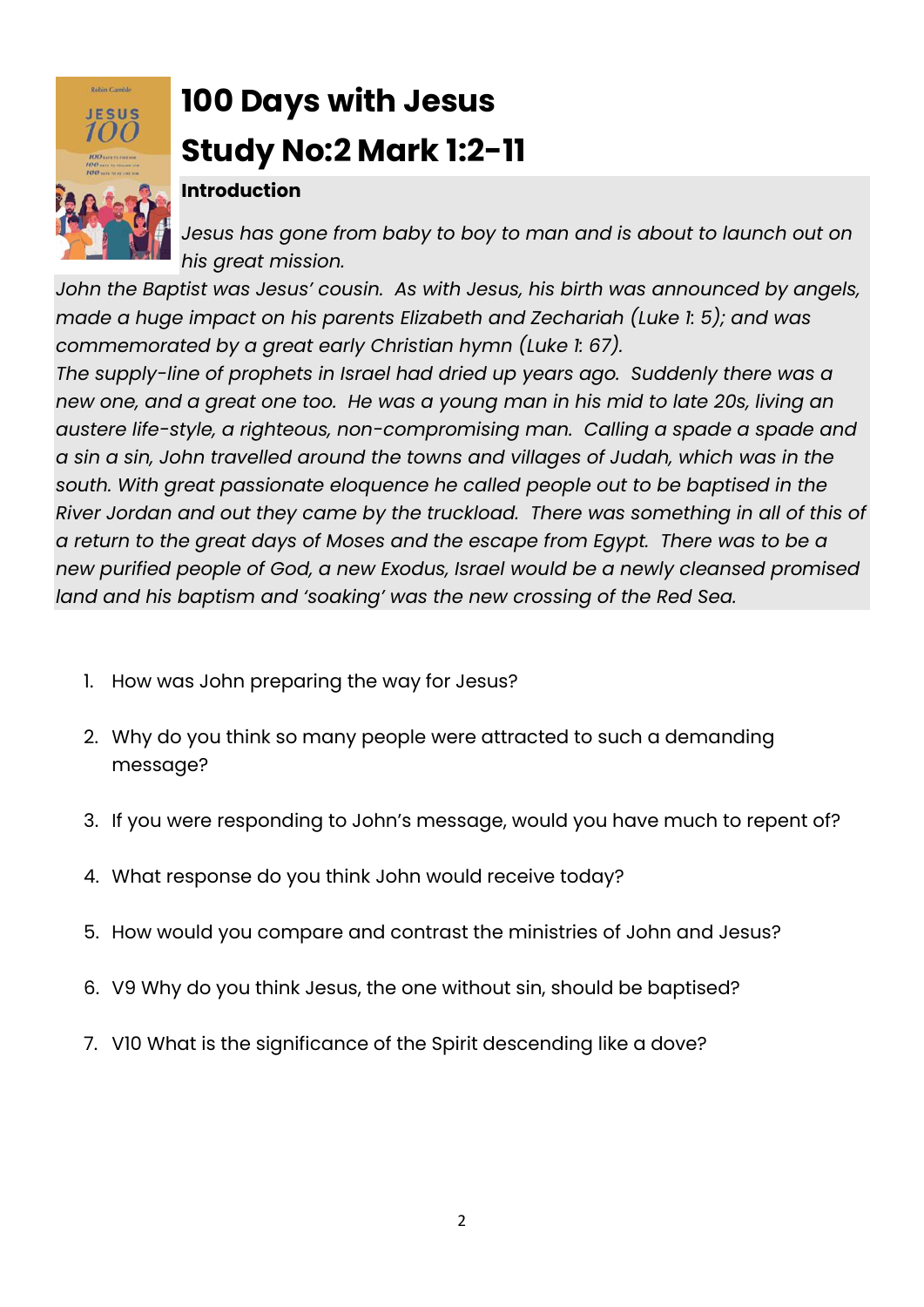*Study No:2 Mark 1:2-11 continued.*

#### **Prayer**

Dear Lord Jesus Your light exposes my darkness Your purity highlights my sinfulness Your love contrasts with my selfishness So may your truth point to my failing Call me to repentance And wash me in forgiveness And may I emerge from the water Newer Cleaner Better For you Amen.

#### **Leaders Notes**

Q6. This is a difficult question. Most people think it is Jesus wanting to affirm the ministry of John and our need for repentance.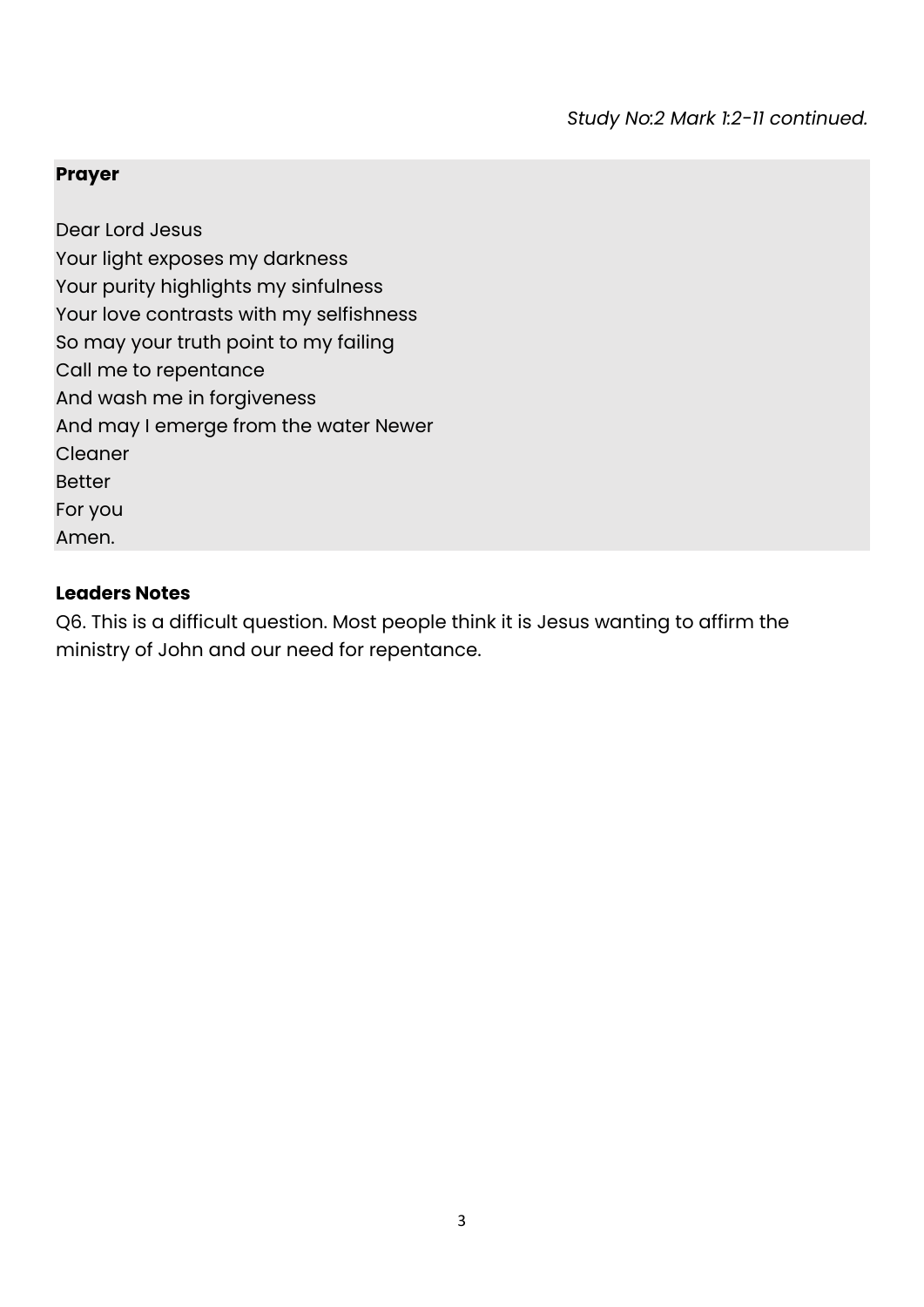

# **100 Days with Jesus Study No:3 Matthew 4:1-11**

### **Introduction**

*Living our busy lives, the best that many of us can manage are brief God gaps. A quick few minutes, perhaps between shower and breakfast, a* 

*thought and prayer whilst driving the car or a hurried reading and prayer before sleep. Jesus lived a different way, he made space for God or to put it better, he made space for himself to be with God.* 

*He is coming out of the decisive launching experience of his baptism. He is about to begin his great world changing ministry. So much to do, so little time to do it. But before beginning, or rather, as a way of beginning, he goes off alone into the wilderness, 'the empty lands' and spends 40 days just himself and God.* 

- 1. If you were to mark your present prayer life out of 10, how many marks would you give yourself?
- 2. Why do you think Jesus and others fast? Have you ever had a go?
- 3. In this passage the Devil, the Tempter, is portrayed like a physical person who appears before Jesus. How else could he be portrayed?
- 4. V3-4 What is the essence of this first temptation? How could we apply this temptation to our own Christian life?
- 5. V5-7 What is the essence of this second temptation? How could we apply this temptation to our own Christian life?
- 6. V8-10 What is the essence of this third temptation? How could we apply this temptation to our own Christian life?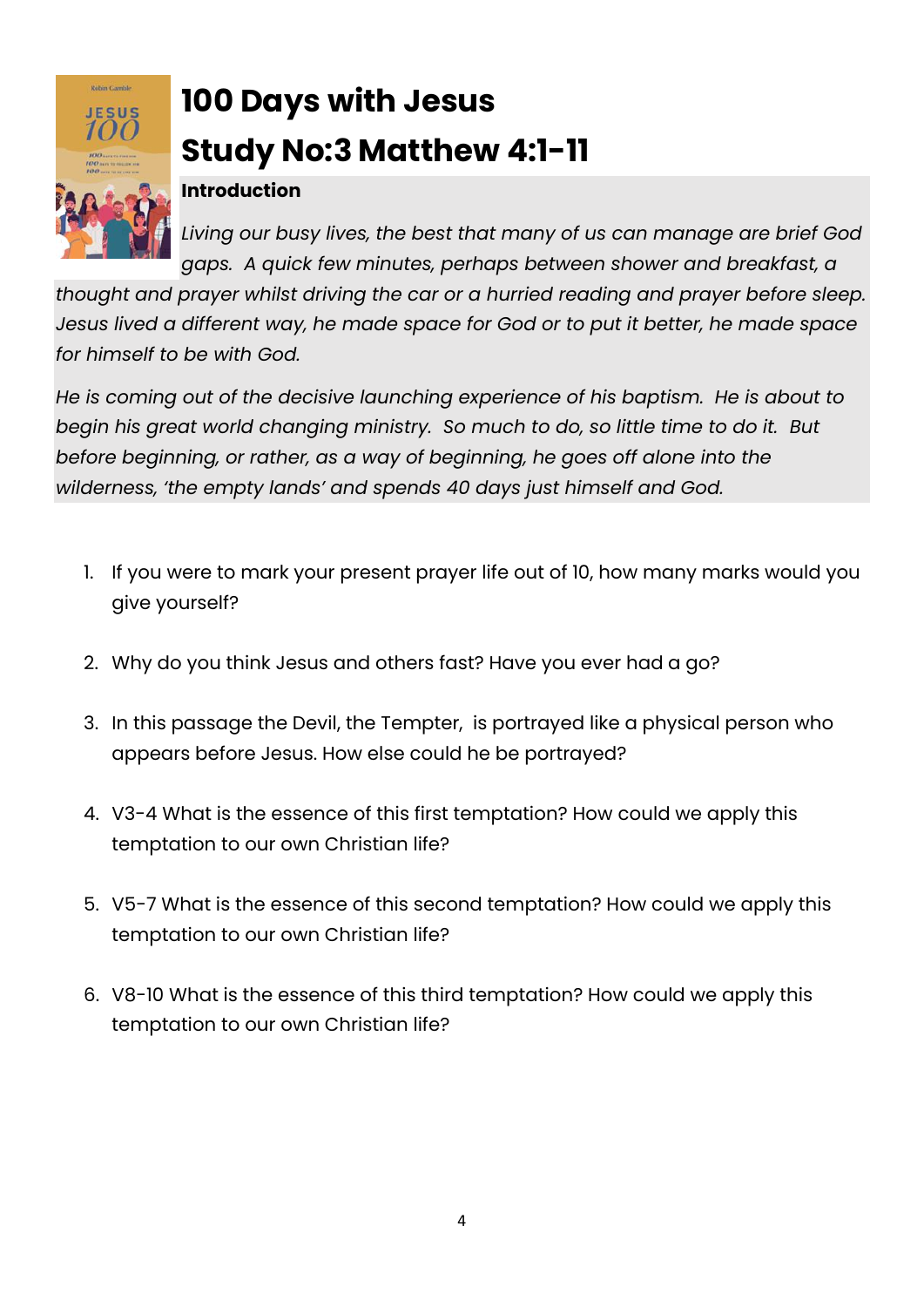- 7. V11 It appears that Jesus has this time of concentrated temptation and then it passes. Has this been your experience in your Christian life, or do you find yourself being tempted most of the time?
- 8. What have you discovered to be the best ways to avoid temptation?

Lord Jesus Where is my wilderness? Whose is the tempting voice I hear? What is the temptation that draws me? Will you help me overcome it? Amen.

### **Leaders notes**

1. The point is not to beat yourself up. Few if any of us are good at prayer and none of us are as good as Jesus. It is far better to be honest, but to say I would like to be a bit more like Jesus.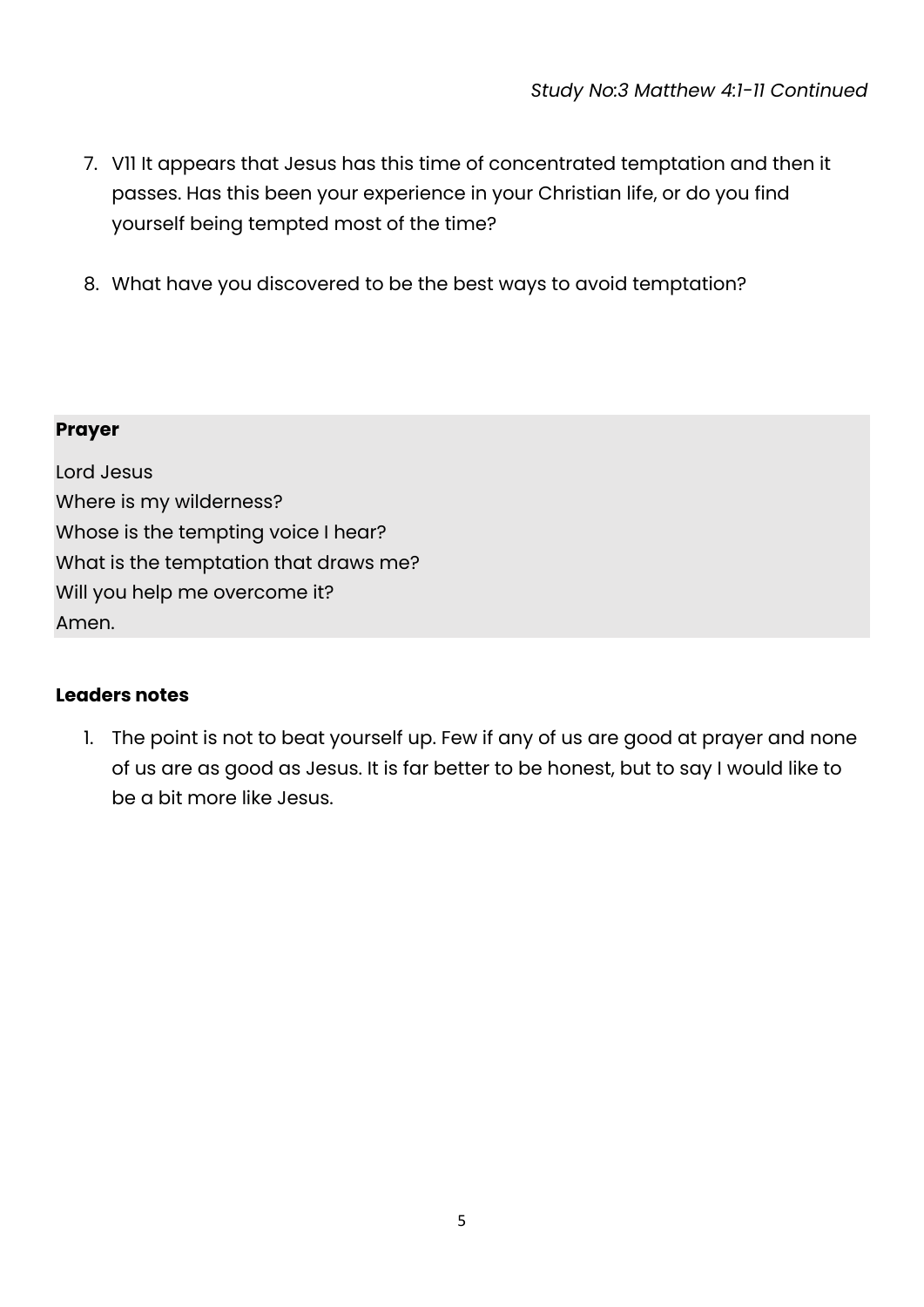

# **100 Days with Jesus Study No:4 John 1:35-51**

### **Introduction**

*Great though the works of John the Baptist had been, here comes Jesus to do a much, much greater work. So we see John point beyond himself* 

*to Jesus the Lamb, and then we see two of his disciples move on to become followers of Jesus.* 

- 1. V36 Why does John describe Jesus as 'The lamb of God'?
- 2. V37 Two of John's disciples leave him to follow Jesus. How do you think John felt?
- 3. V38 Jesus says to John's two disciples, 'What do you want?' When you came to faith, what were you looking for?
- 4. V40-42. What important lesson can we learn from Peter in these verses.?
- 5. In those days the usual practice was for a disciple to choose their own Rabbi. Jesus turns this practice on its head by choosing his disciples. When you came to faith did it feel like you choosing Jesus or him choosing you?
- 6. If you had been alive in those days and Jesus asked you to follow him, what do you think your reply would have been?
- 7. What do you think Jesus is asking you to do at the present time?
- 8. Andrew brings Peter. The next day back in Galilee Philip brings Nathaniel. In these two stories all the key steps to discipleship are laid out for us:
	- i) The searching for more
	- ii) Jesus turning and beckoning
	- iii) Searching becomes following
	- iv) Jesus draws us in
	- v) The searchers turn and beckon their friends
	- vi)

Where do you think you are up to in your spiritual journey?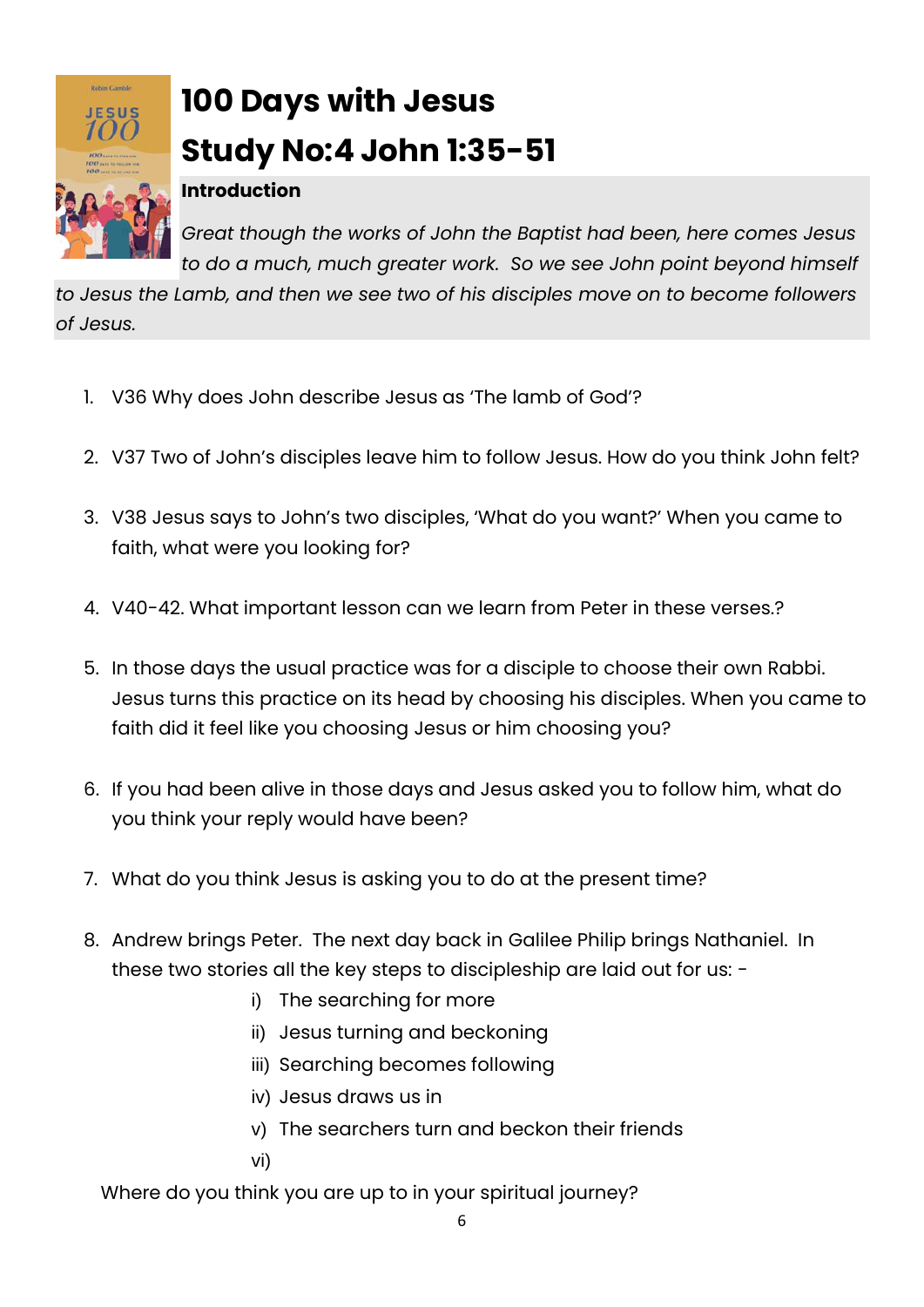Lord Jesus Rabbi, teacher, leader. I am still searching Still following Still wanting to become like you. So may you help me today on my journey. Amen.

#### **Leaders Notes**

4 There is no right or wrong answer to this question. For some of us we seem to seek out Jesus, and for others it feels as if Jesus seeks out us.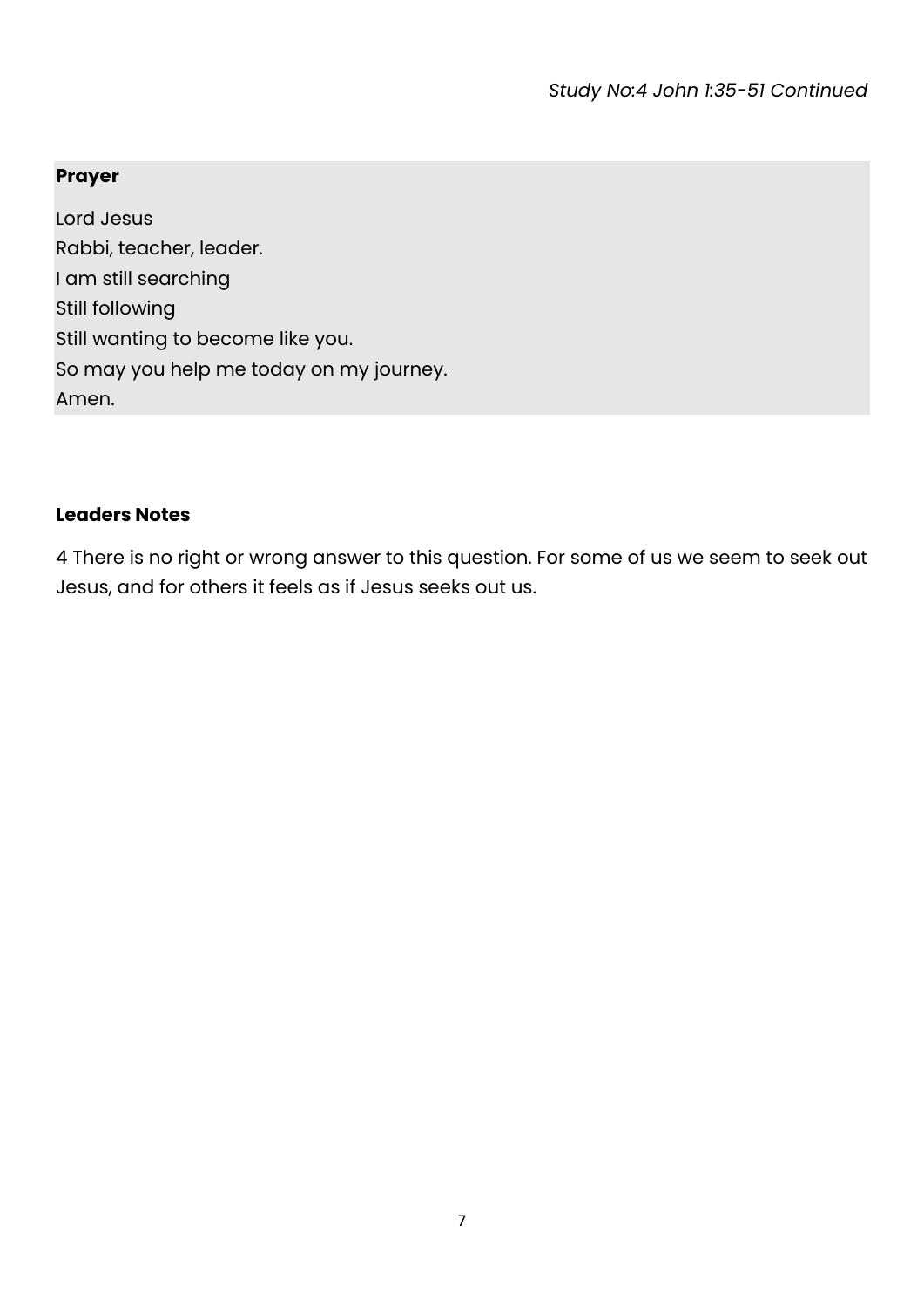

# **100 Days with Jesus Study No:5 John 2v1-11**

### **Introduction**

*Weddings are massive, though quite intimidating events. For many they are the biggest day of their lives. Food and drink, early morning nerves* 

and late-night revels, wedding dresses and best outfits, tears and laughter all *combine in these love celebrations and launching into new lives.*

- 1. With the exception of your own wedding, which was the best you have ever been to and why?
- 2. Read John 2v1-11 Why do you think Mary, Jesus and all his disciples were invited to the wedding?
- 3. Can you work out how much water was turned into wine , in gallons, pints and bottles?
- 4. Why do you think Jesus produced so much wine?
- 5. Why do you think he produced the wine out of water rather than out of thin air?
- 6. If Jesus produced so much wine, and they had already drunk what the bride's father had provided, does this suggest Jesus is in favour of drunkenness.
- 7. Why did denominations like the Methodists and the Salvation Army advocate teetotalism.
- 8. Why do you think heaven is often described in the Bible as a party, feast, banquet or wedding?

#### **Prayer**

Thank you, Lord Jesus, that you are interested in every part of my life. The special events and my ordinary everyday activities. May I bring all of my life to you, So that you may bless it, and make it even more special. Amen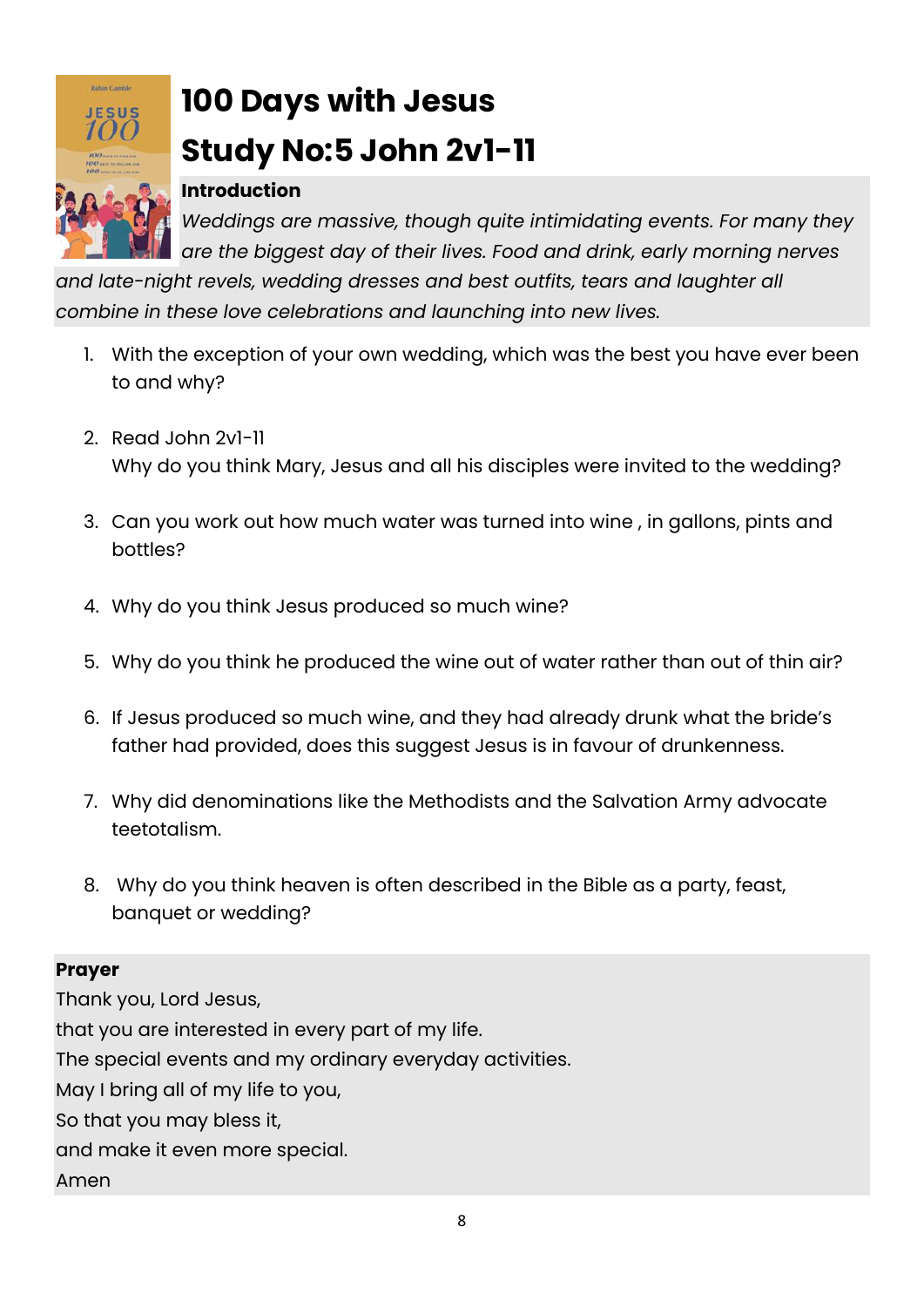

# **100 Days with Jesus**

## **Study No:6 Math 5v13-15**

### **Introduction**

So when did Britain become such a foody nation? Who was the first person to put great, modern food on the telly? Was it baby-faced Jamie, foulmouthed Gordon, or delectable Nigella? Speaking as a non-chef and pretty much non-kitchen person, I have this old-fashioned view that salt is about taste. Good food should taste good and a bit of salt brings up the taste. So salt is important, and as for light, who wants to live in a world without candles. These days people can't even go to a pop concert, remember an old friend or even have a bath without lighting a few. So when Jesus talks about salt and light he is scratching where we itch.

- 1. Read Matthew 5v13-15
- 2. What are the different qualities that salt has?
- 3. Why was salt even more important in Jesus day than it is now?
- 4. Why do you think it is so difficult to be salt like?
- 5. Can you think of an occasion when God has asked you to be salt?
- 6. Can you remember an occasion when you were in the dark and were scared?
- 7. In what ways can we shine for Jesus?
- 8. How do we turn our brightness up? Where does our light come from?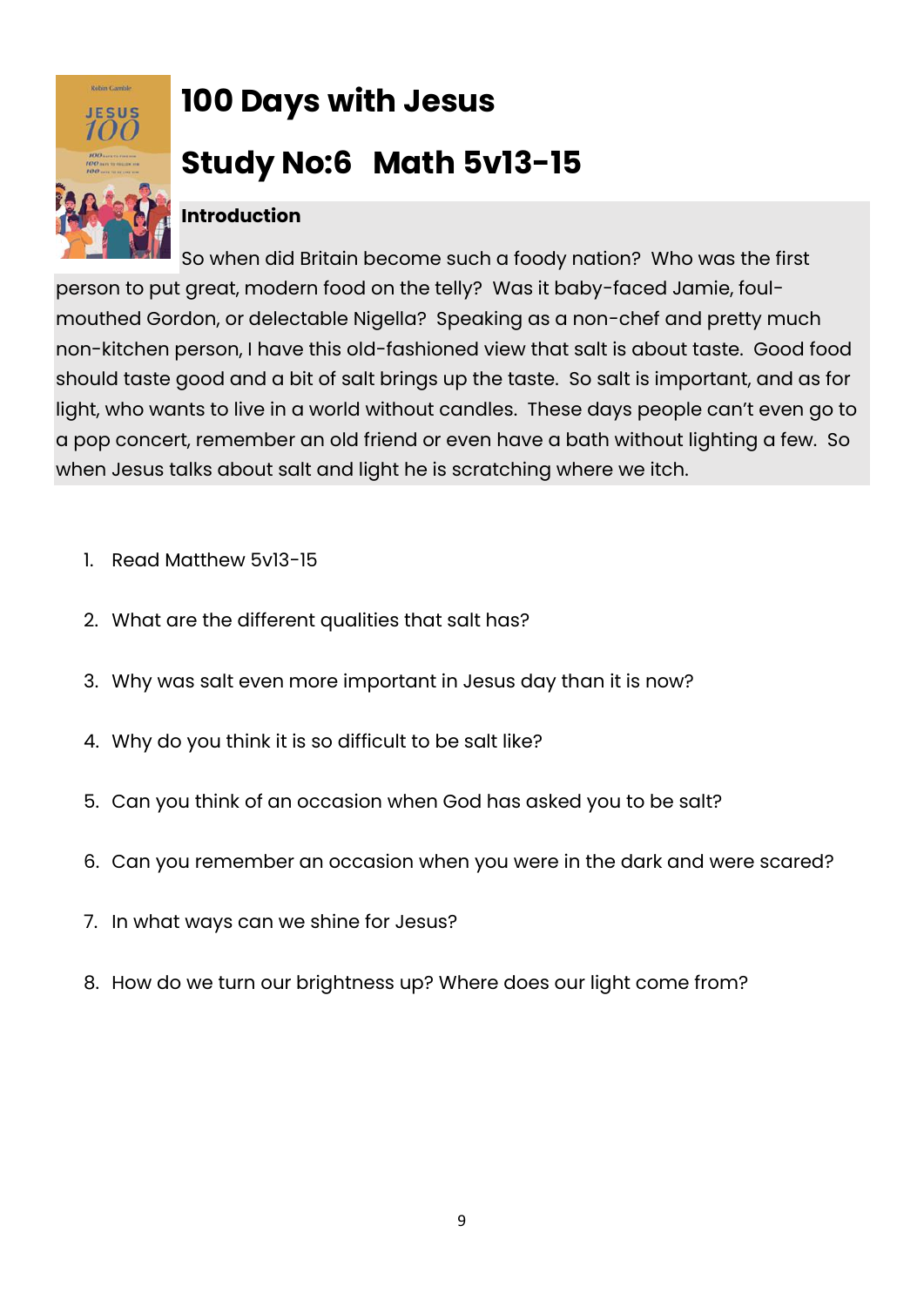#### **Conclusion and Prayer**

Salt and light are about lifestyle and character as well as words and image. They are about who we are, what we do, and how we speak. Later on in the Sermon Jesus takes this double image or metaphor and applies it to our anger management (v21), marital faithfulness (v27), divorce (31), personal honesty (v33), generosity (v38) and love for our enemies (v43). These are all real-life issues, not Sunday morning in church, but seven days a week in the world issues. Are we saltily flavoursome in our financial generosity or are we tasteless and tight-fisted? Are our relationships characterised by a lightsome smile or are they grey and full of shadows?

That is an awful lot of salt and light. Enough, in fact, to change the world, making it a tastier and brighter place.

#### **Prayer**

Jesus You truly were the light of the world And the salt of the earth. Help me become like you That I might never lose my saltiness Or hide my light. And that the place where I live Might be a better home. Amen.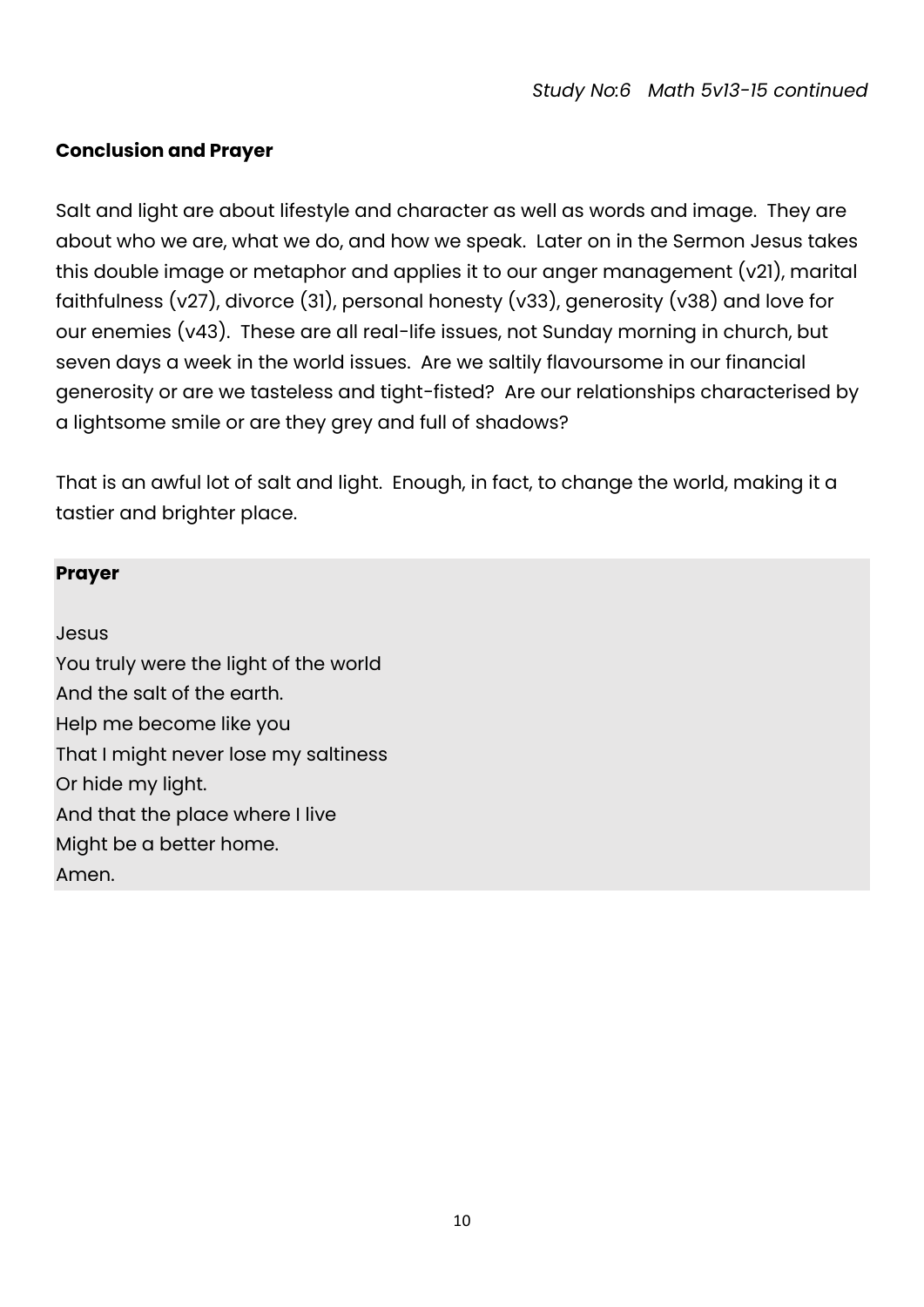

# **100 Days with Jesus Study No:7 Math 6v24-34**

### **Introduction**

'Money makes the world go round' – Liza Minnelli in Cabaret 'Money, that's what I want' – The Beatles 'Money, money, money in a rich man's world' – Abba 'Living in a material world, and I am a material girl' – Madonna 'Forget about the price tag' – Jesse J

Of course everyone needs money. We need food and shelter, clothes and a roof and a certain amount of pleasure and luxury. Jesus understands our need for cash, but he also understands our love for it. It is this, our cash hunger, our money madness, our grubby, all consuming, love denying, and life absorbing gold lust that he sees as our ultimate life and peace despoiler.

1. Jesus says more about money than about prayer. Why do you think this is?

- 2. How can money control our life?
- 3. Is it right to think of money as a God?
- 4. Money is not evil, it is the love of money which can be evil. How can having money be good for a Christian?
- 5. What are the things you worry about most?
- 6. What is the Christian antidote to worry?
- 7. Is overcoming worry something you learn once, or is it something you have to keep returning to?

8. Are there any particular bits of advice about overcoming worry that you would like to share with the group?

### **Prayer**

'Lord you are more precious than silver

Lord you are more costly than gold

Lord you are more beautiful than diamonds

And nothing I desire compares with you.'

Amen.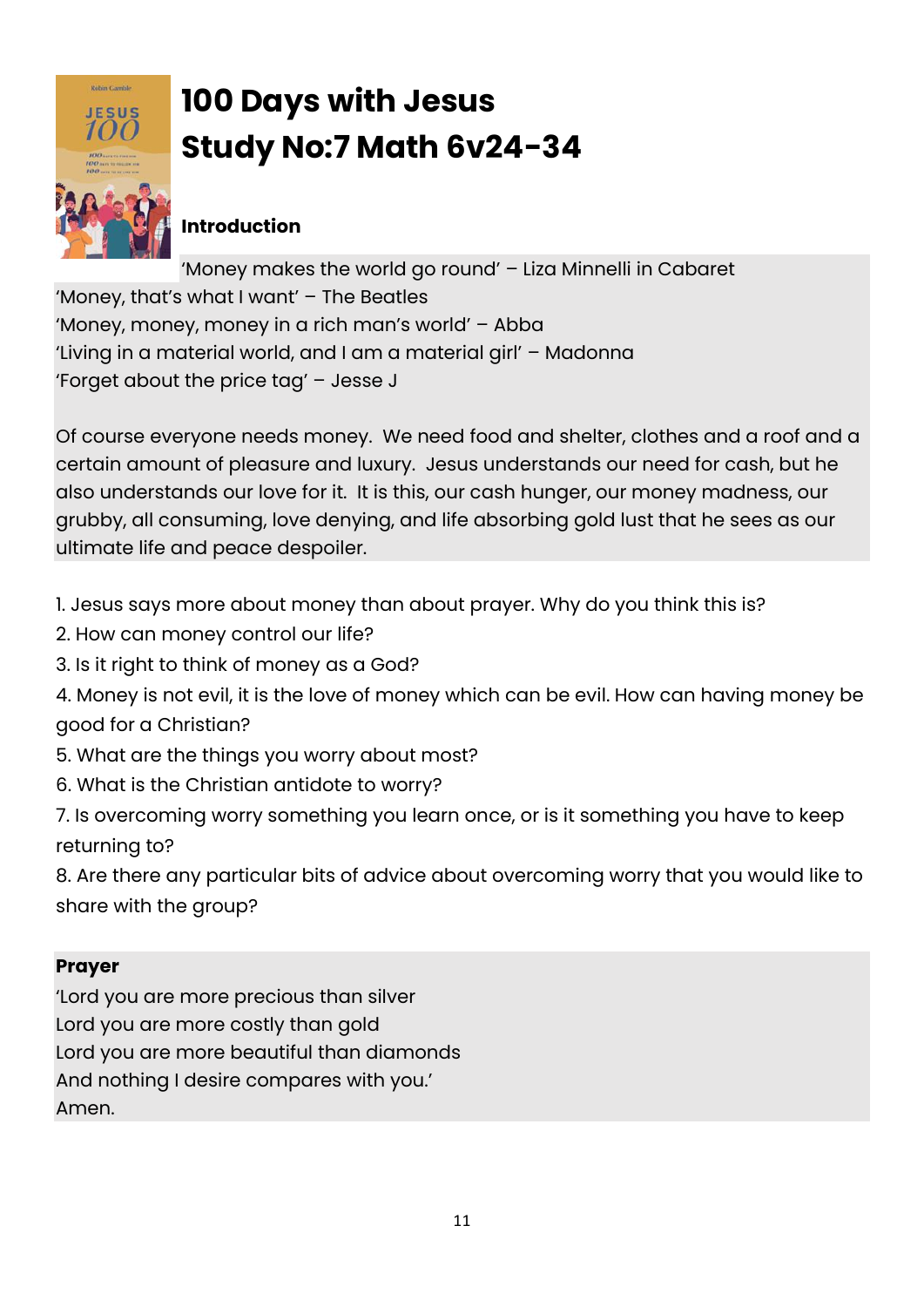

### **100 Days with Jesus**

## **Study No:8 Mark 4v2-9,14-20**

### **Introduction**

It does not look it but it is another big battle story. Except here the energy is not so much naked evil as shallow complacency, spiritual indifference and the often triviality of busy lives.

Jesus had the amazing knack of wandering around thinking about what he saw and then pulling amazing illustrations or stories out of it all. His Galilean world was a place of villages and fields. That's not the sort of pretty and prosperous countryside that we all love so much. His villages were filled with poverty; his fields were dry and stony. Farming then was part of a desperate struggle to survive. It is in this world that many of his parables were born.

Jesus wants to get across to the people that something new is happening, something is growing. It is the Kingdom. The growing is of God, but it is not simple and straightforward. There are reverses and failures, but the growing is happening. So he pulls out four, 'see that field over there,' type stories or parables.

- The Parable of the Sower (Mk. 4: 2)
- The Parable of the Growing Seed (Mk 4: 26)
- The Parable of the Mustard Seed (Mk 4: 30)
- The Parable of the Wheat and Weeds (Mt 13: 24)
	- 1. From your own experience is it easy or difficult to live the Christian life and share the Christian faith?
	- 2. Read Mark 4v2-9
	- 3. According to this parable was it easy or difficult to grow crops in Israel where Jesus was brought up? What are we supposed to learn from this?
	- 4. As a church how do we cope with the disappointment of events that don't go as well as we had hoped, people don't attend services we have invited them to, or even people stop attending Church?
	- 5. V4 What might the birds represent in your life?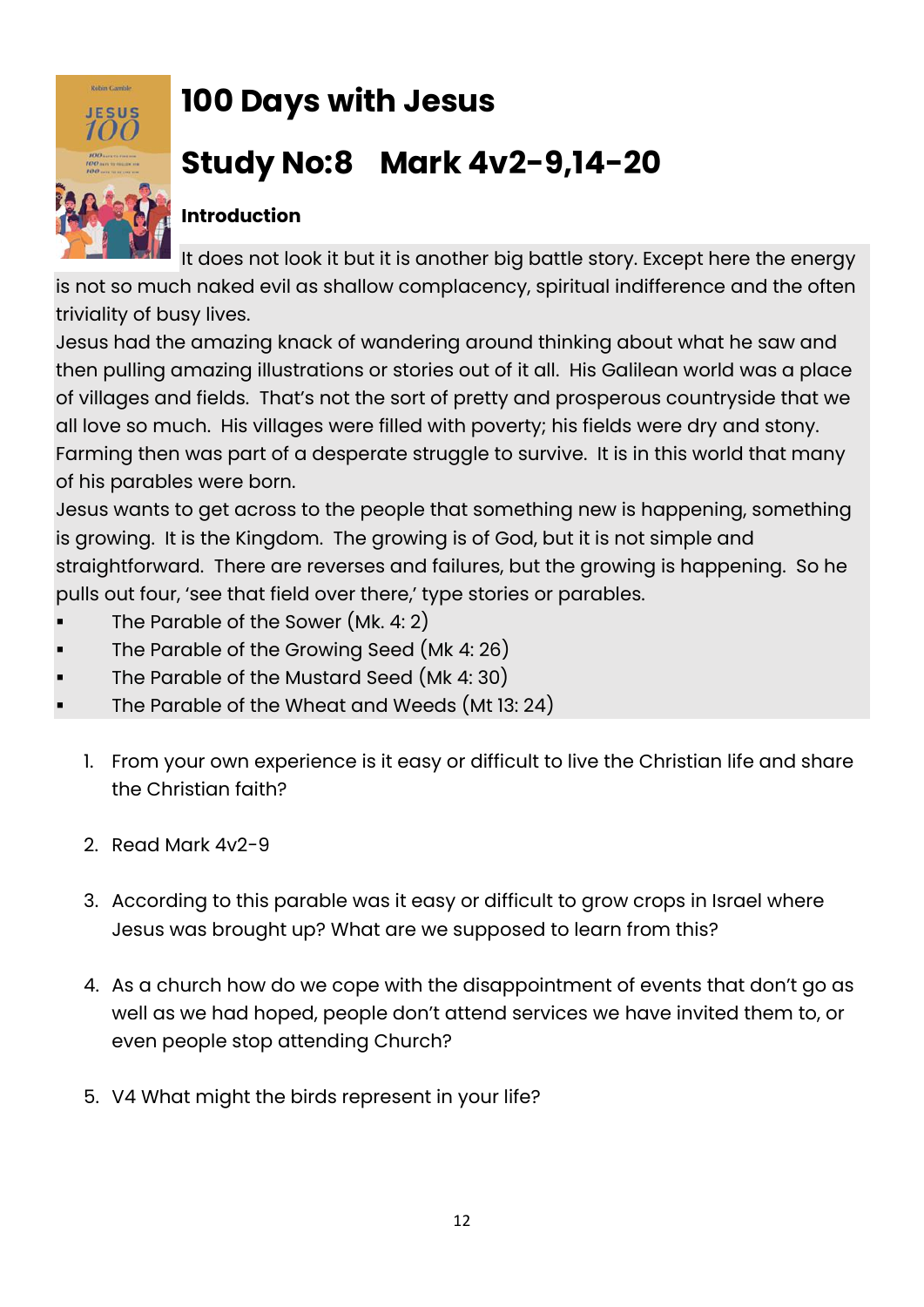- 6. V5 How can we develop deeper soil in your life?
- 7. V7 What might the thorns represent in your life?
- 8. Read Mark 4v14-20
- 9. V8 Can you think of someone in your church who has grown significantly over the past couple of years?

Lord Jesus Let the seed of Good News Sink deep into my heart.

Let the seed of the Kingdom Stir me to scatter seeds To my friends and family

Lord Jesus Help me to grow Closer to you And stronger for you Amen.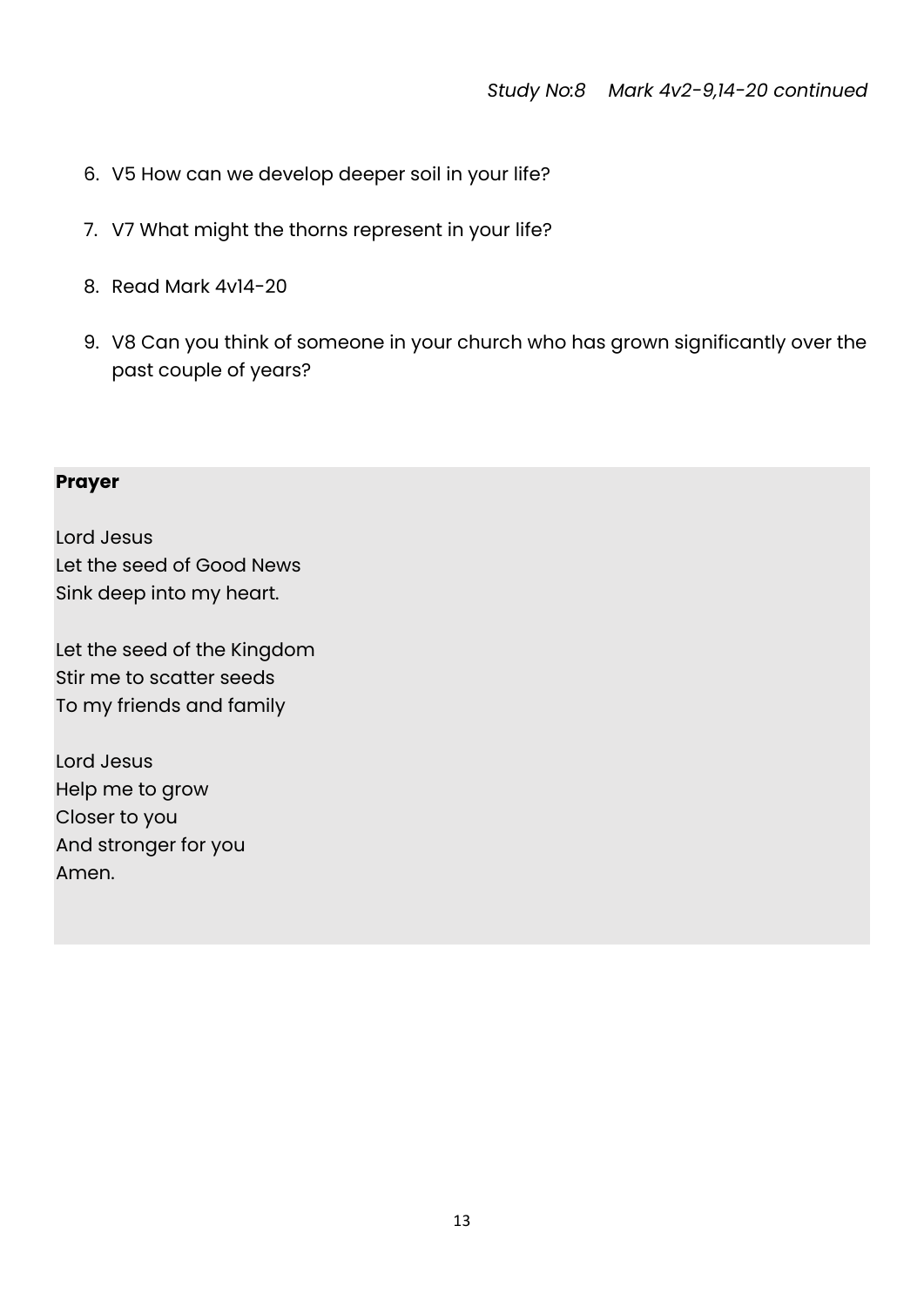

# **100 Days with Jesus**

### **Study No:9 Mark 6v45-51**

### **Introduction**

The thing about Jesus is that there is more than one thing about him. Firstly, there is his humanity. He is made out of ordinary human flesh, had a normal human childhood shared with brothers and sisters, shares in human temptations, hungers and struggles. All this points to the idea that he fully understands us. Secondly, the other worldly, mysterious, impossible to understand, slightly scary stuff is what we often don't relate to that well. Yet this is the side, or the aspect, of Jesus that we see in this story. Jesus comes from another place, is a creature of eternity, the living word and the son of God and every now and again he shows us that.

- 1. Do you like water, boats sailing and all that stuff or are you a land lover?
- 2. Read Mark 6v45-51.
- 3. V45 Why do you think Jesus makes the disciples get into the boat, while he himself goes up the mountain to pray? You can get more insight into this by looking at the parallel story in John 6 v14-15.
- 4. Do you find it easiest to pray during the intersessions in church, in a small group or on your own?
- 5. In v47-48 we see the disciples straining at the oars and Jesus is nowhere to be seen. Have you felt like that yourself recently?
- 6. V48 says that while he was up the mountain praying he saw his disciples staining against the oars. What encouragement does this verse give you?
- 7. Why do you think Jesus doesn't go to them straight away?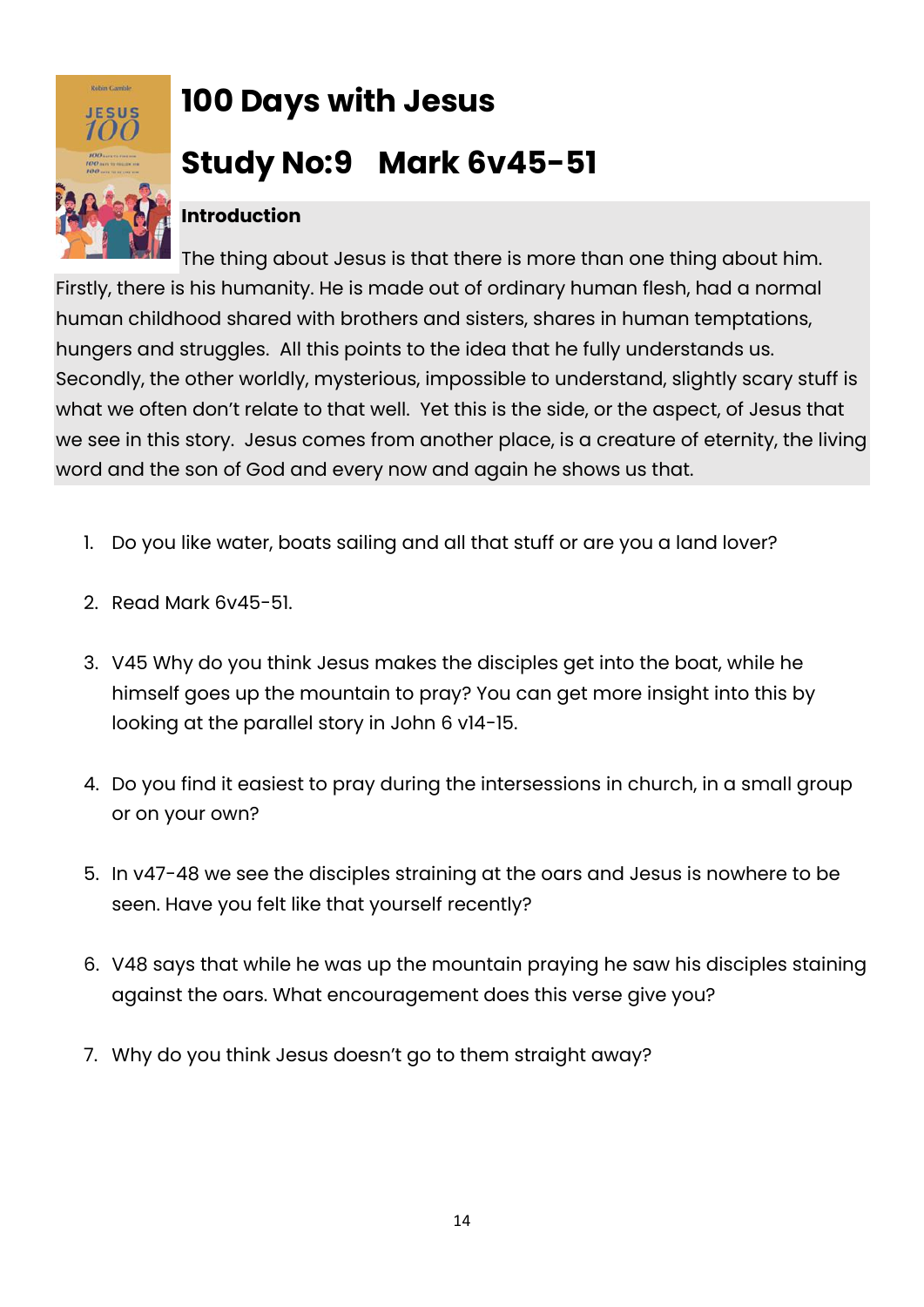- 8. Can you think of any occasions when Jesus has come to you in the middle of a crisis?
- 9. What is the most important thing you have learnt from this passage?

Lord Jesus I am straining at the oars Life is hard work I am spiritually tired And my arms ache Can you see me Walk towards me And climb into my boat Amen.

#### *Leaders notes*

*3. This is potentially a tempting time because the crowd want to make him king. Perhaps he first gets the disciples out of the way of temptation then he goes up the mountain in order to humble himself before his Father.*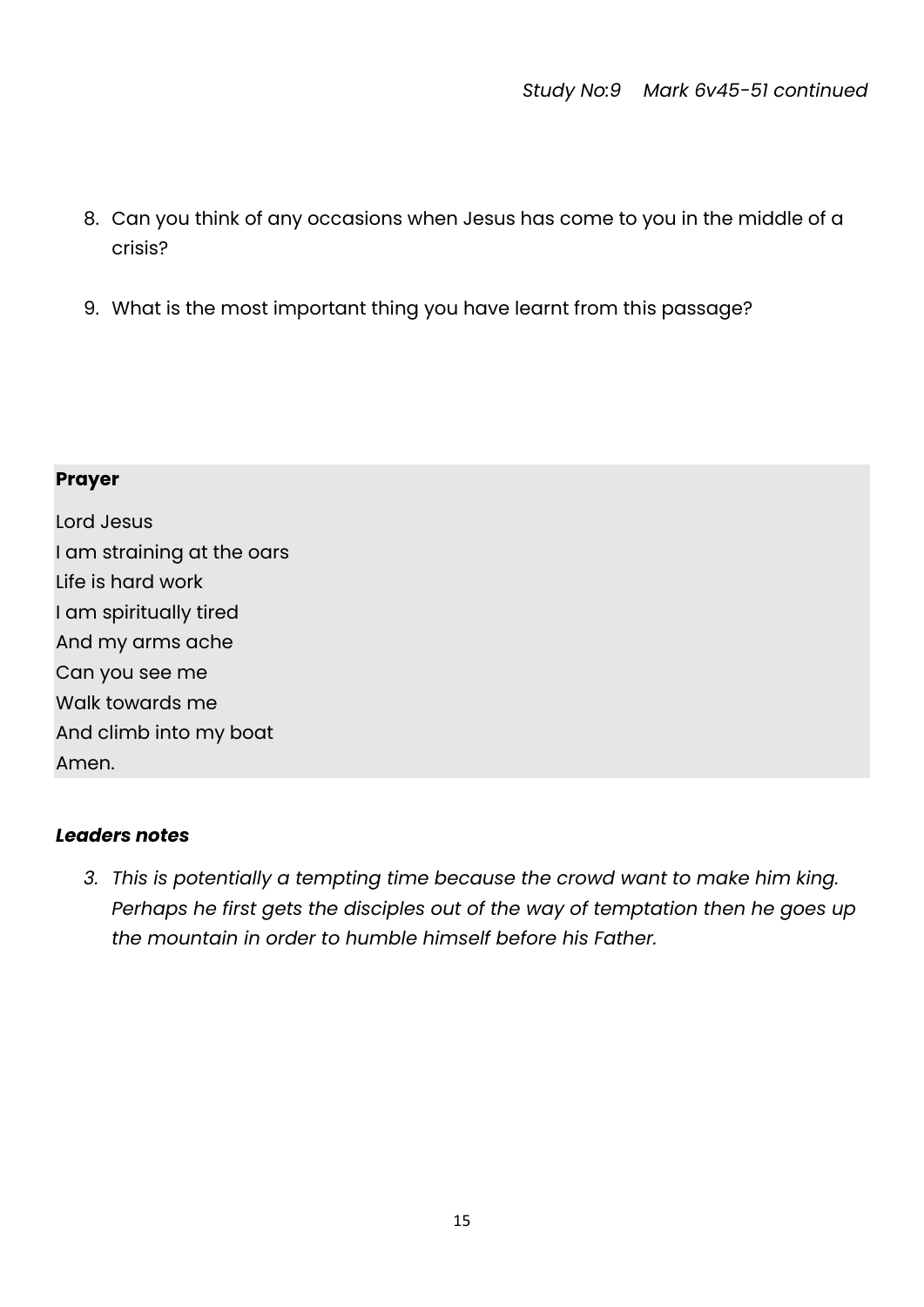

### **100 Days with Jesus**

## **Study No:10 John 8v3-11**

### **Introduction**

Adultery is a bad thing, a sign of lives gone wrong. Sometimes it represents a genuine search for love in a loveless marriage, for real fire in a grate that has stood cold for years. Often it is a selfish desire for extra pleasure. It causes deep and lasting pain and can completely wreck a life. It always leaves someone, be they a wife, husband or child, filled with deep regrets. If this woman is adulterous then there is pain, breaking of trust and guilt all over the place.

- 1. V 3 says that the woman had been caught in the act of adultery. Why is it the women alone who is being judged by the Pharisees?
- 2. V5 Why do you think the law of Moses takes such a harsh stance against adultery?
- 3. We often tend to think some sins are worse than others. What do you think God thinks?
- 4. V6 Why do you think the Pharisees were often trying to trap Jesus?
- 5. V6+8 Why do you think Jesus wrote on the ground?
- 6. Why do you think we are often quick to judge others?
- 7. Looking at this story of Jesus dealing with this woman, what does it teach us about God.
- 8. Have you ever been aware of Jesus forgiving you? How did it feel?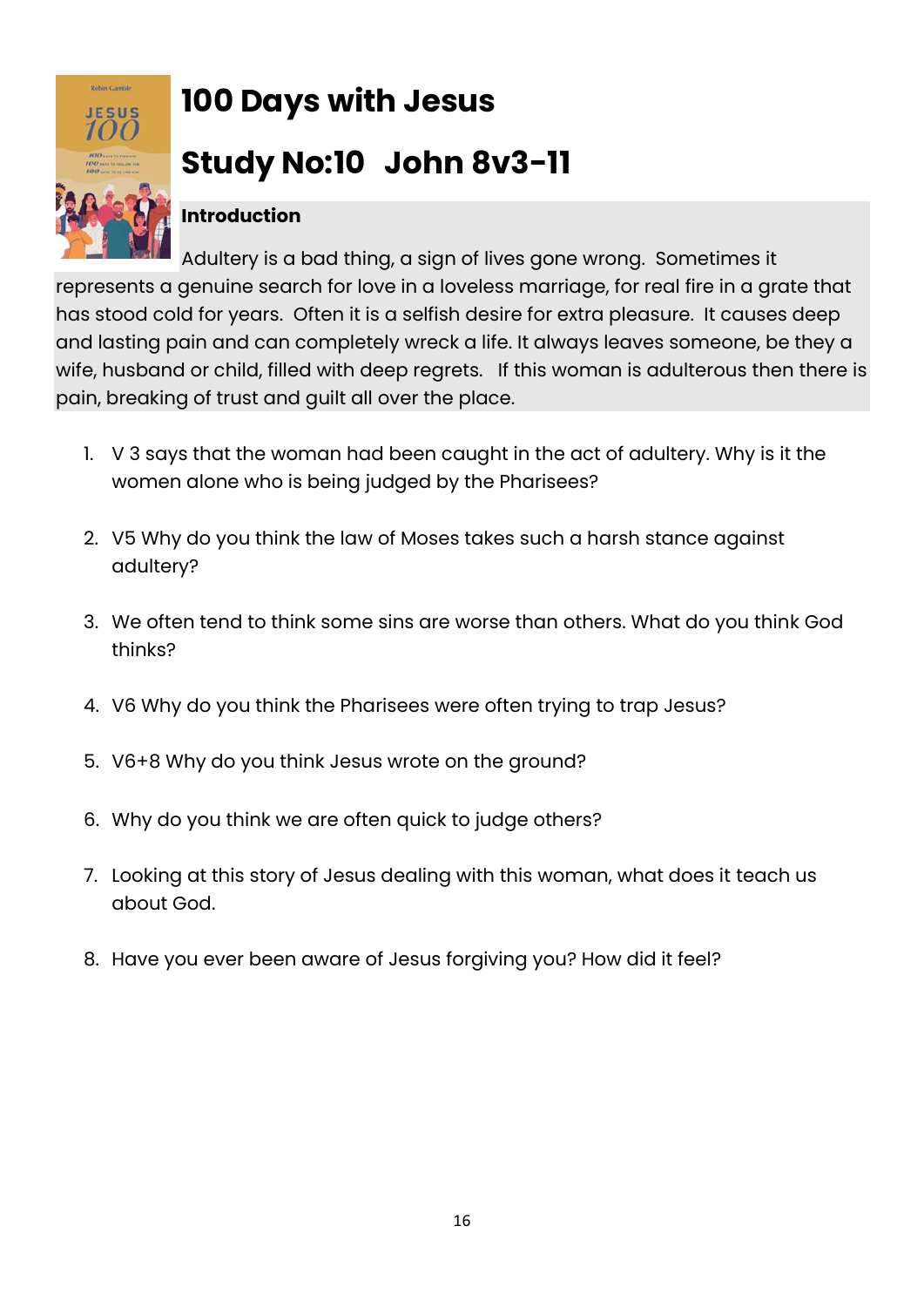Lord Jesus Who am I judging today? Who am I pointing fingers at? Who am I looking down on? May you touch my heart With empathy, understanding and sensitivity. Amen.

#### *Leaders Notes*

*2 The law of Moses is the first five books of the Bible. This law is in Leviticus 20v10.*

*5 We don't know.* 

*i*) Some people think he may have been playing for time while he thought out *his response.* 

*ii) Others think he was writing specific sins of those who were stood around him. iii) Another idea is that he was echoing Roman law, and writing firstly her crime – adultery – and secondly her sentence – death. But the words were temporary, scuffed out by the feet of her accusers as they shuffled away. So it becomes an emblem of forgiveness: our sins aren't written in concrete, but in dust.*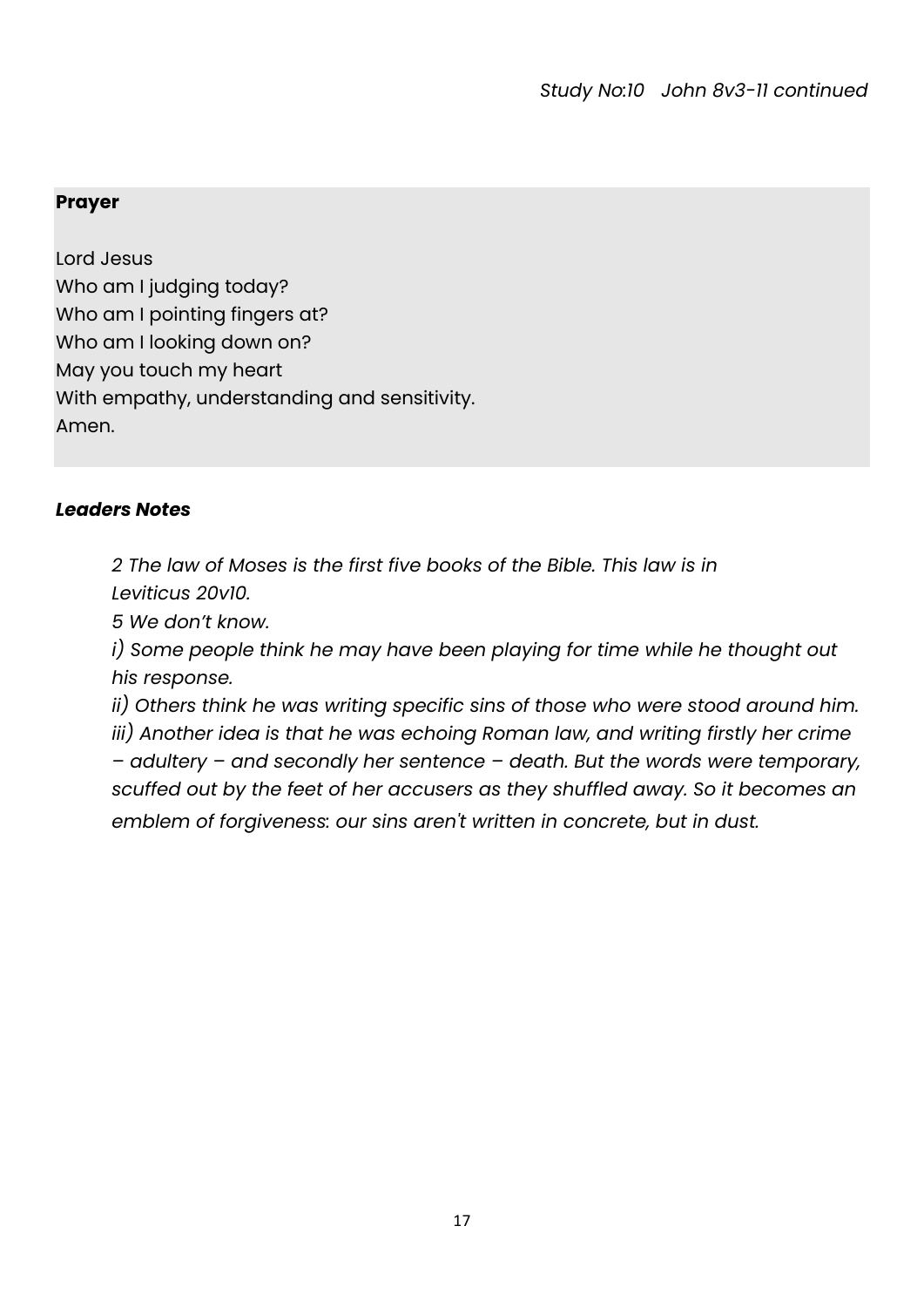

# **100 Days with Jesus Study No:11 Matthew 17v1-13**

### **Introduction**

*This incident points from Earth to Heaven. Jesus and the disciples have climbed above the normal, the everyday, the routine, the usual. They have looked into the distance, the distant past and the distant future. That is largely why people climb mountains, to see into the distance. To see beyond the normal, to look down and see the everyday routine as so many ants scrambling about in the dust. To see beauty, mystery, light and shade.*

*Here on the mountain top, they see, get excited and begin to feel things they have never felt before.*

- 1. It seems as if Peter, James and John were like the inner core of the twelve for Jesus. Why do you think he needed this?
- 2. Have you got particular people you lean at important times?
- 3. V3 Of all the Old Testament characters that could have appeared on the mountain, why do you think it was Moses and Elijah.
- 4. V4 Why do you think Peter offers to build three shelters?
- 5. Are you tempted to do things for Jesus rather than simply being with Jesus?
- 6. V5 Why do you think God speaks to his Son at his baptism and here at the Transfiguration?
- 7. V9 Why do you think Jesus instructed them not to tell anyone until after the resurrection?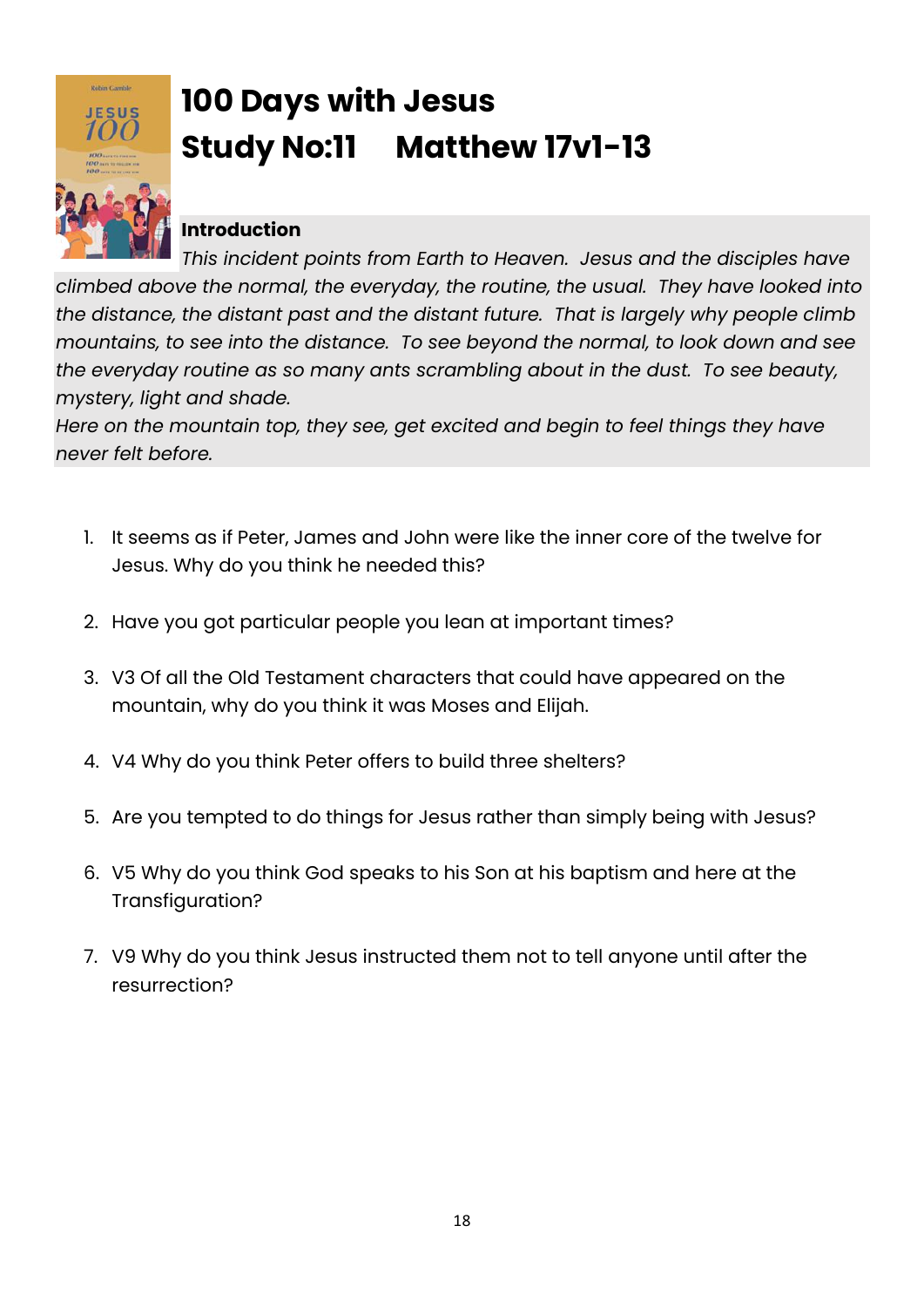8. The disciples question in v10 goes back to a prophecy in Malachi 4v5-6 "See, I will send the prophet Elijah to you before that great and dreadful day of the LORD comes. He will turn the hearts of the parents to their children, and the hearts of the children to their parents; or else I will come and strike the land with total destruction."

What do you think Jesus reply in v11-12 means?

9. Have you ever had a 'Mountain top experience' when God felt particularly close to you?

#### **Prayer**

Lord God Heavenly Father Help me to be silent To listen To gaze To wonder To hear And then take me Up the mountain Amen.

### **Leaders Notes**

3 Most people think Moses represents the Law and Elijah represents the Prophets. 4 Some of us are always needing to do something rather than taking in the moment.

The story of Mary and Martha is a prime example.

8 Firstly, spiritual speaking Elijah had already come in the person of John the Baptist. John was an Elijah like figure.

Secondly, Elijah, or another Elijah like figure will appear before Jesus returns.

Or another way of looking at this is to say that God is always sending Elijah like figures to call us back to himself.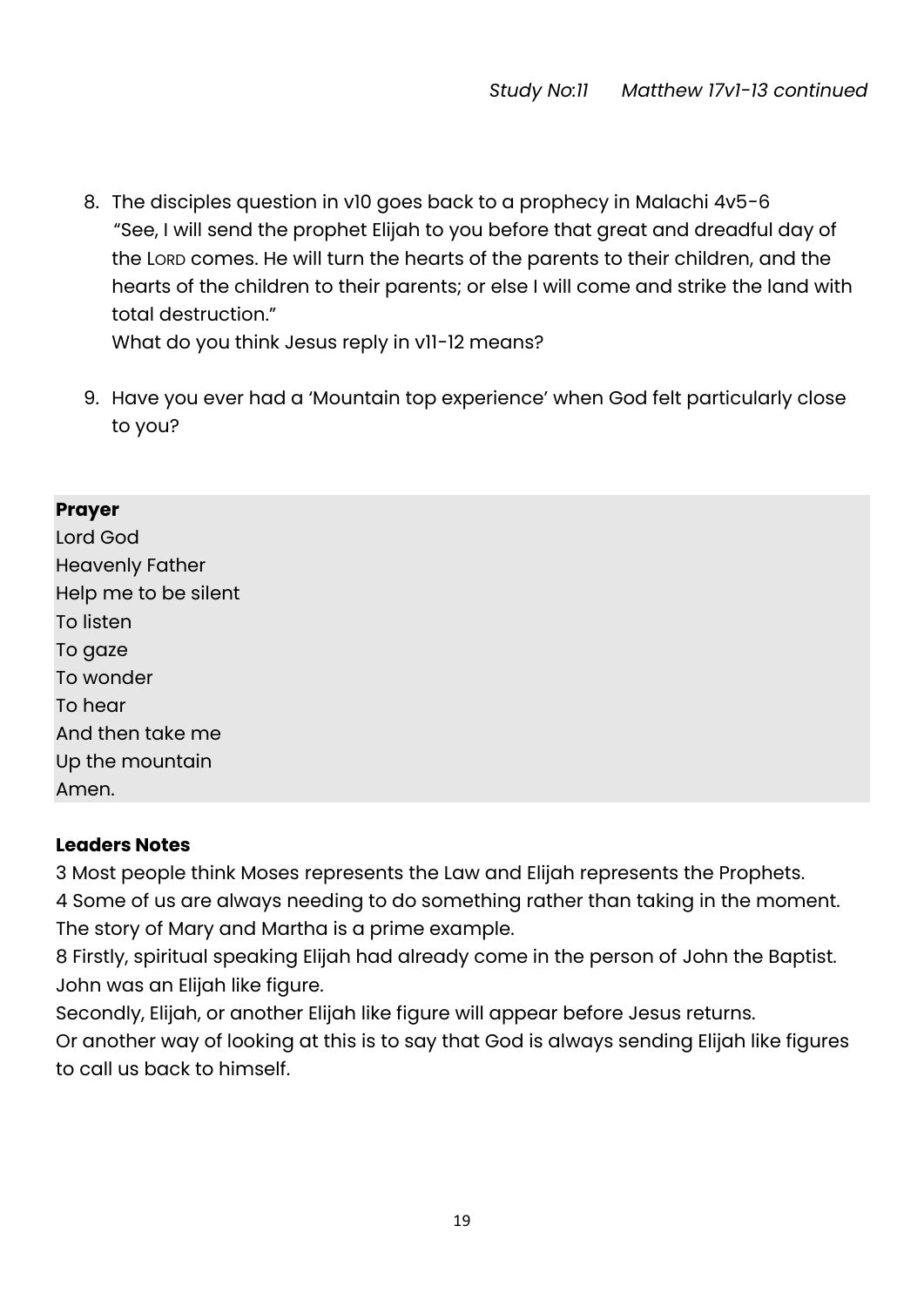

# **100 Days with Jesus Study No:12 Matthew 20v20-28**

### *Introduction*

*Jesus chose twelve disciples. These were to be his main men. He prayed over them and gave them extra teaching and training. These* 

*were the ones he invested himself in and on whom he was to depend. At the end of his time on earth he entrusted his whole mission to them. Twelve special men, the great ones, the faithful ones. One for each of the Old Testament tribes so forming the New Israel. So special in fact that today we see them in our stained glass windows and remember their names.* 

*In actual fact one of them betrayed Jesus, another one denied him three times whilst a third lost all faith in him. And here are two of his inner-core of three completely*  eaten up by ego and power lust, and not only that but they are hiding it behind their *mother's skirt. James and John are supposed to be the Sons of Thunder!*

- 1. What is the best thing you have ever been chosen for? It could be something at school, a job, a hobby, in fact any area of your life?
- 2. Read Matthew 20v20-28.
- 3. What is the significance of it being their mother who made this request?
- 4. Most of us like to feel important. Why is this?
- 5. When do you find this sort of temptation greatest in your own life?
- 6. v23 What do you think the phase, 'drink the cup I am going to drink' mean?
- 7. v24 What does the response of the other 10 disciples tell us about them?
- 8. In what areas of your life do you sense God wants you to develop more of a servant heart?
- 9. If Jesus can choose and use such dysfunctional disciples as these, what encouragement does this give you?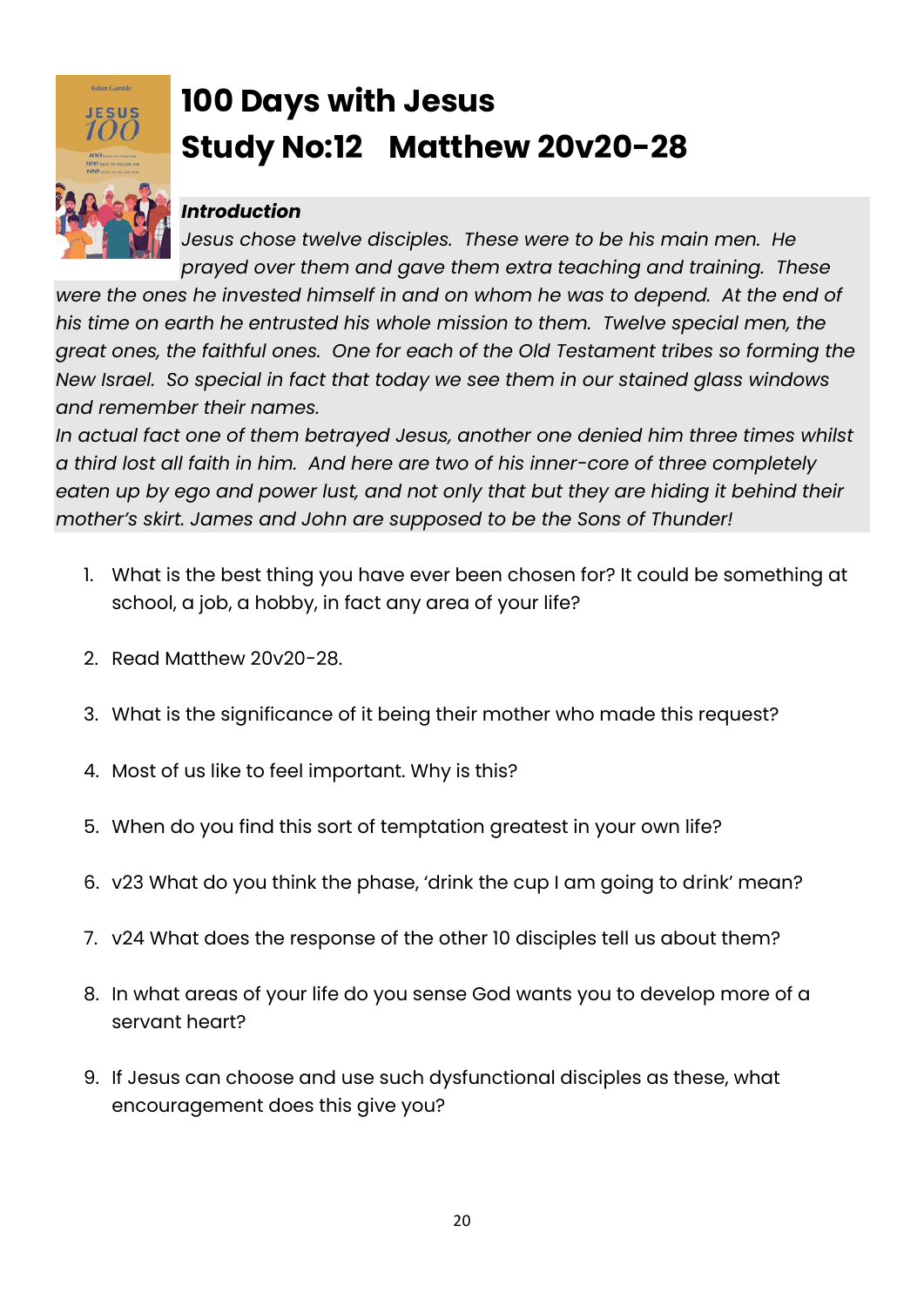Lord Jesus I will never be the perfect disciple I may never be a very good disciple But help me, as I follow you To be the best disciple I can be Amen.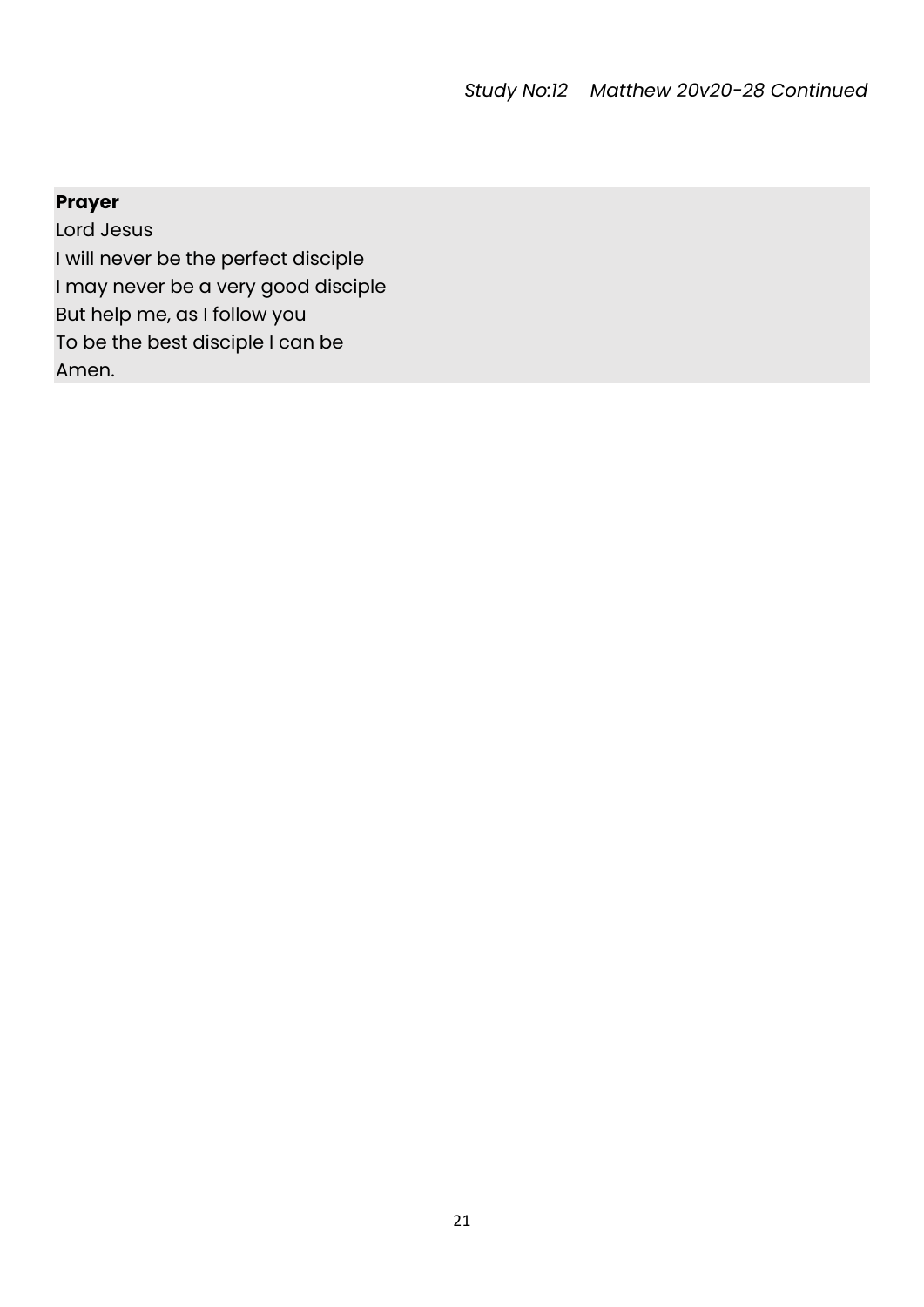

# **100 Days with Jesus Study No:13 Luke 10v25-37**

### *Introduction*

*In the parable of the Good Samaritan it is not so much that Jesus campaigns against prejudices but rather that he transcends all our modern moralities and political correctness with a story of ridiculously generous love. Morality is about a new sense of accepted rules, political correctness is born out of a new social and cultural awareness, but love comes out of a completely new sort of heart.* 

1.What is the kindest thing anybody has ever done for you?

2. Read Luke 10v25-37

3. Why do you think this has become one of the best known and most loved stories in the world?

- 4. Who are the Samaritans in our society today?
- 5. Which sort of people do you find most difficult to consider as your neighbour?
- 6. The expert lived by the Law; Jesus lived by Grace. Which do you live by?
- 7. When are you tempted to slip from Grace to Law?

8. The Good Samaritan both helped the man practically and helped him financially. Some of us tend to be better are helping and some of us by giving. Which are you?

### **Prayer**

Lord Jesus Burn out my racial prejudice Expose my sexism Eradicate my snobbishness and sense of superiority Help me to see, to accept And to love In a new way. Amen.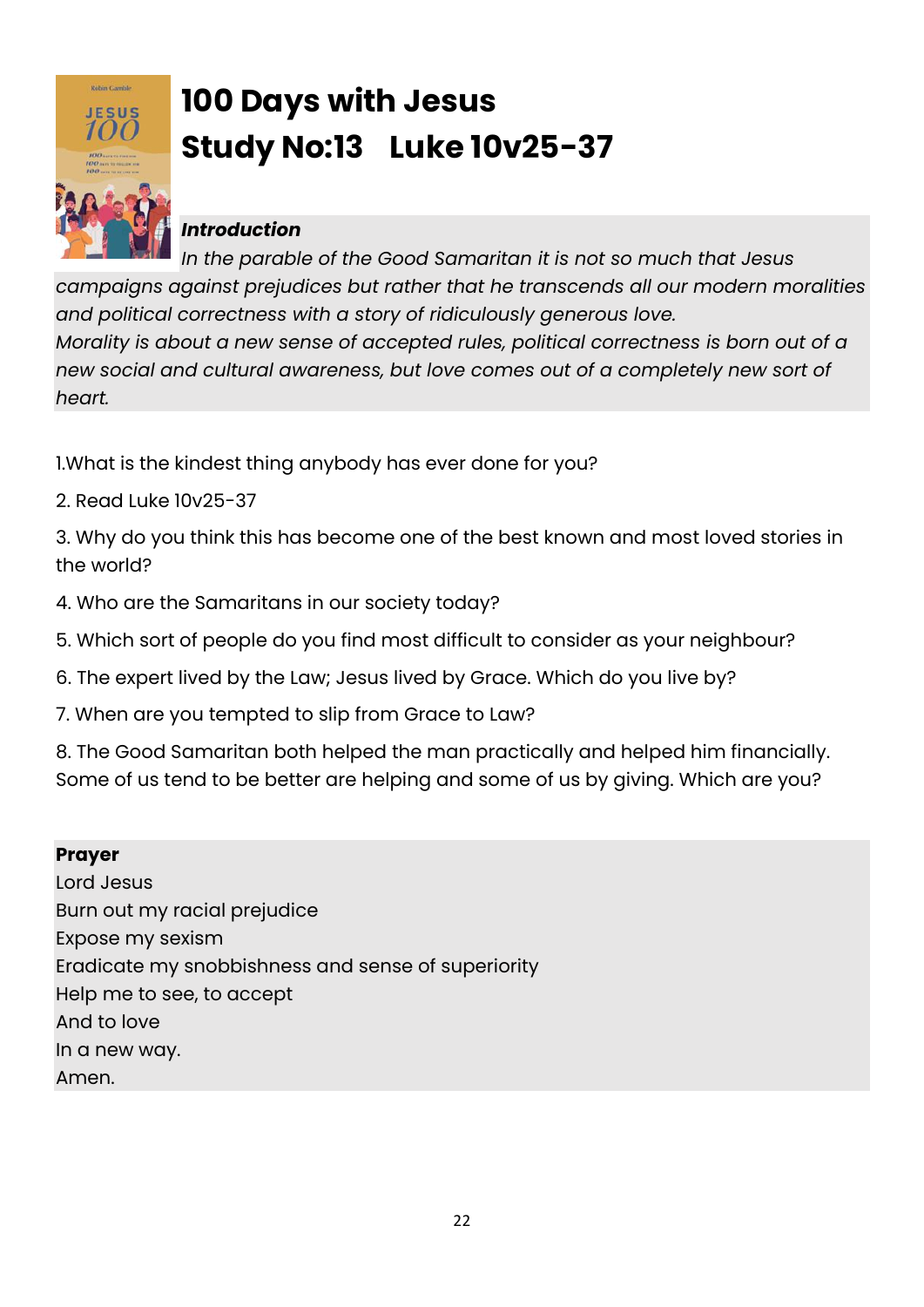

# **100 Days with Jesus Study No:14 Luke 19v11-26**

### **Introduction**

Robin Gamble who wrote, '100 Days with Jesus says',

*As a teenager I was a football obsessive, watching it, reading about it in magazines, playing and fantasising about it. Of course, I was nothing like my superheroes, in fact, I was nothing like the best players in my school or even my class. I was a four talent footballer, I was always surrounded by others with eight, nine or ten talents.* 

*I was also surrounded by one, two and three talent players but that's another picture. The point is I never compared myself to the lesser talents and thought 'Oh, I'm ok at this game'. I always looked at the biggest and the best and thought, 'They are really good but I'm pretty rubbish'.* 

*When I started following Jesus it was exactly the same. I was in a big Christian youth group. I was good with the God talk but not so good at the walk. There were always others who were nicer, kinder, more prayerful and less screwed up than me. The same thing happened when I became a young vicar, an older vicar and even now when I am a pretty ancient vicar. There are always others who are wiser, more peaceful, less angry and more Godly. I seem to be permanently living as a four to six talent person surrounded by superstars.*

*Actually this story is not about giving us marks. Jesus is not a judge in 'Strictly Come Christian', holding up a notice board and commenting on our footwork. He is an encourager, not a 'pointer-outer'. That is to say whether we are very talented or have lesser things to offer he welcomes all of us as fellow Kingdom builders. It is about every one of us offering, giving, trying, doing and never burying.* 

- 1. Read Luke 19v11-26
- 2. Do you think God gives everyone a talent?
- 3. If God has given you one talent, what do you think it is?
- 4. Why do you think the 3<sup>rd</sup> servant hid his talent?
- 5. Are you ever tempted to hide your talents?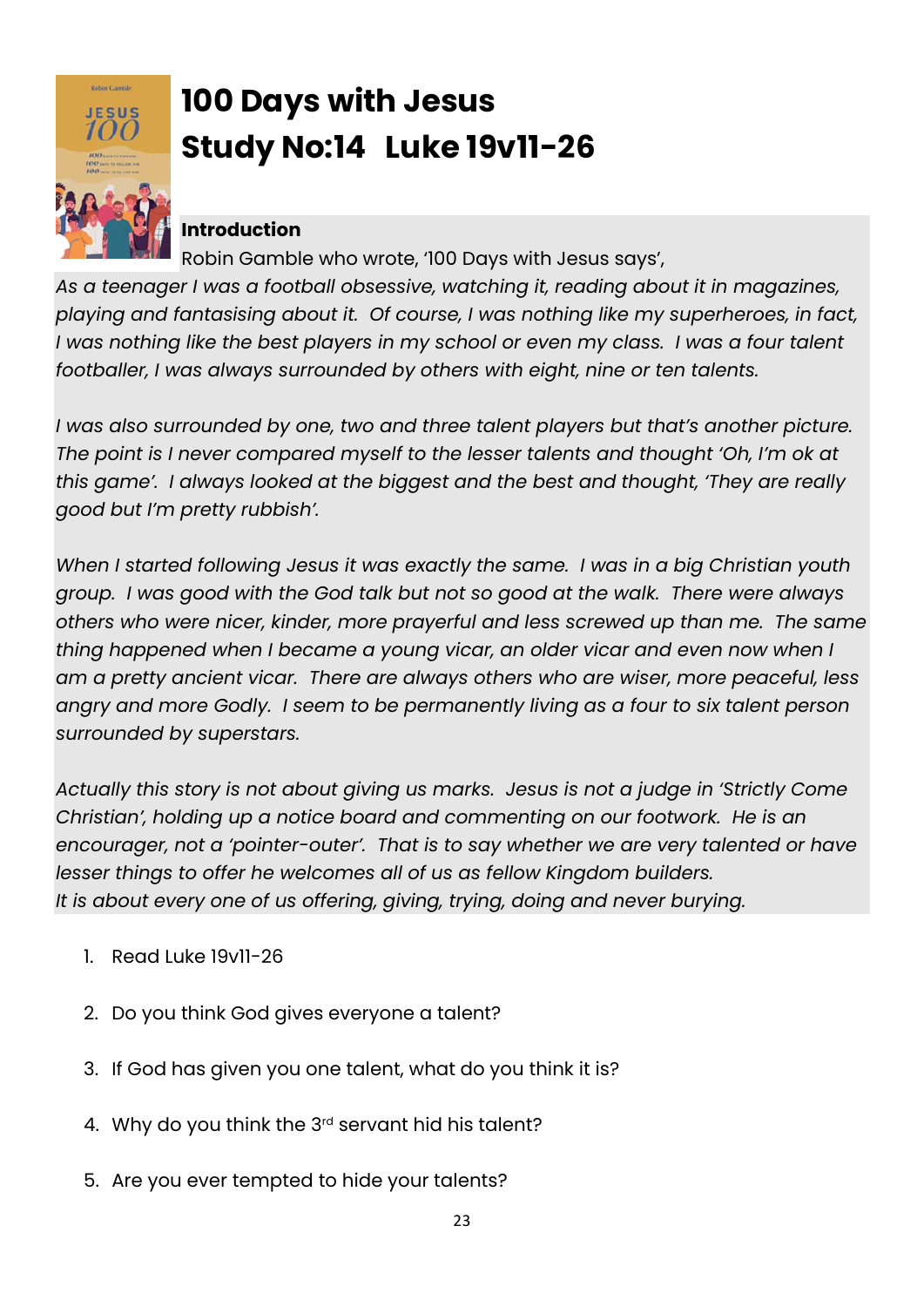- 6. Why do you think the master was so angry with the 3rd servant?
- 7. What do you think v26 means. '….to everyone who has, more will be given.'?

Lord God, Help me to be the person you have made me, To use the talent you have given me, To reflect the light you have shone on me, And to live the life you have opened for me. Amen.

#### **Leaders Notes.**

Q2 The Bible teaches that God has given everyone at least one talent. He has often given us more than one. Some talents are obvious like preaching or singing, but they also include: administration, practical jobs, encouraging, cooking, etc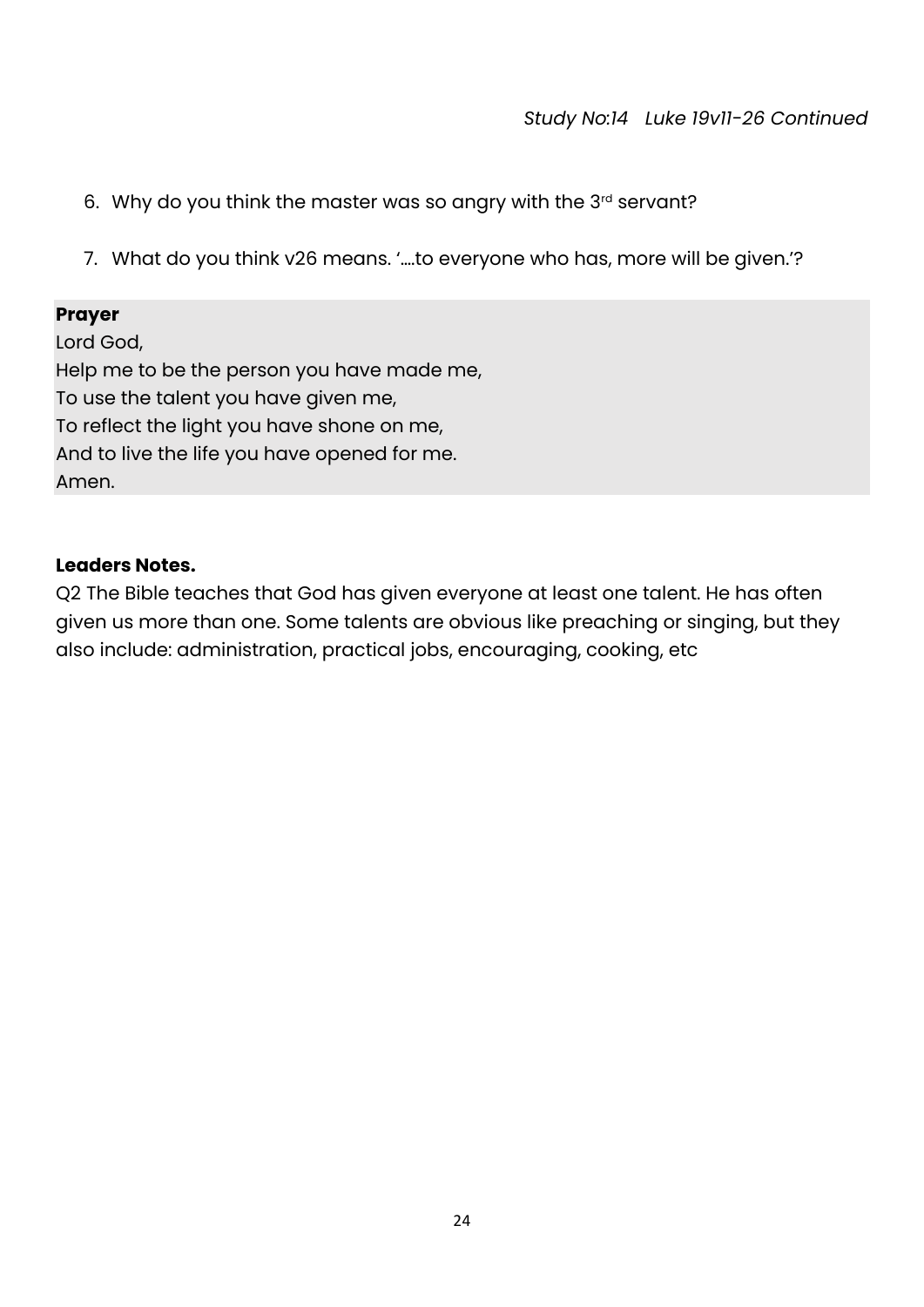

# **100 Days with Jesus Study No:15 Luke 19v1-10**

### *Introduction*

*Say hello to Zacchaeus, the Danny DeVito of the Gospels. Big house, plenty of money, other rich friends and despised by the people. Why, because he is the exact opposite of Robin Hood. Zacchaeus is a tax collector which means he squeezes the money out of the people, gives some of it to the Romans, but keeps a big cut for himself.*

- 1. If tax collectors were not liked in Jesus day, which group are looked down on or hated today?
- 2. Read Luke 19v1-10
- 3. Why did Zacchaeus have to climb a tree?
- 4. Looking at this story do you think Jesus is interested in crowds or individuals?
- 5. Can you think of other occasions when Jesus picks out an individual in a crowd?
- 6. Why does Jesus invite himself back to Zacchaeus house?
- 7. Have you ever been aware of Jesus entering your life?
- 8. When Zacchaeus came to faith parts of his life changed instantly. What changes has Jesus made in your life?
- 9. If Jesus wants you to spend time with one individual, who do you think that would be?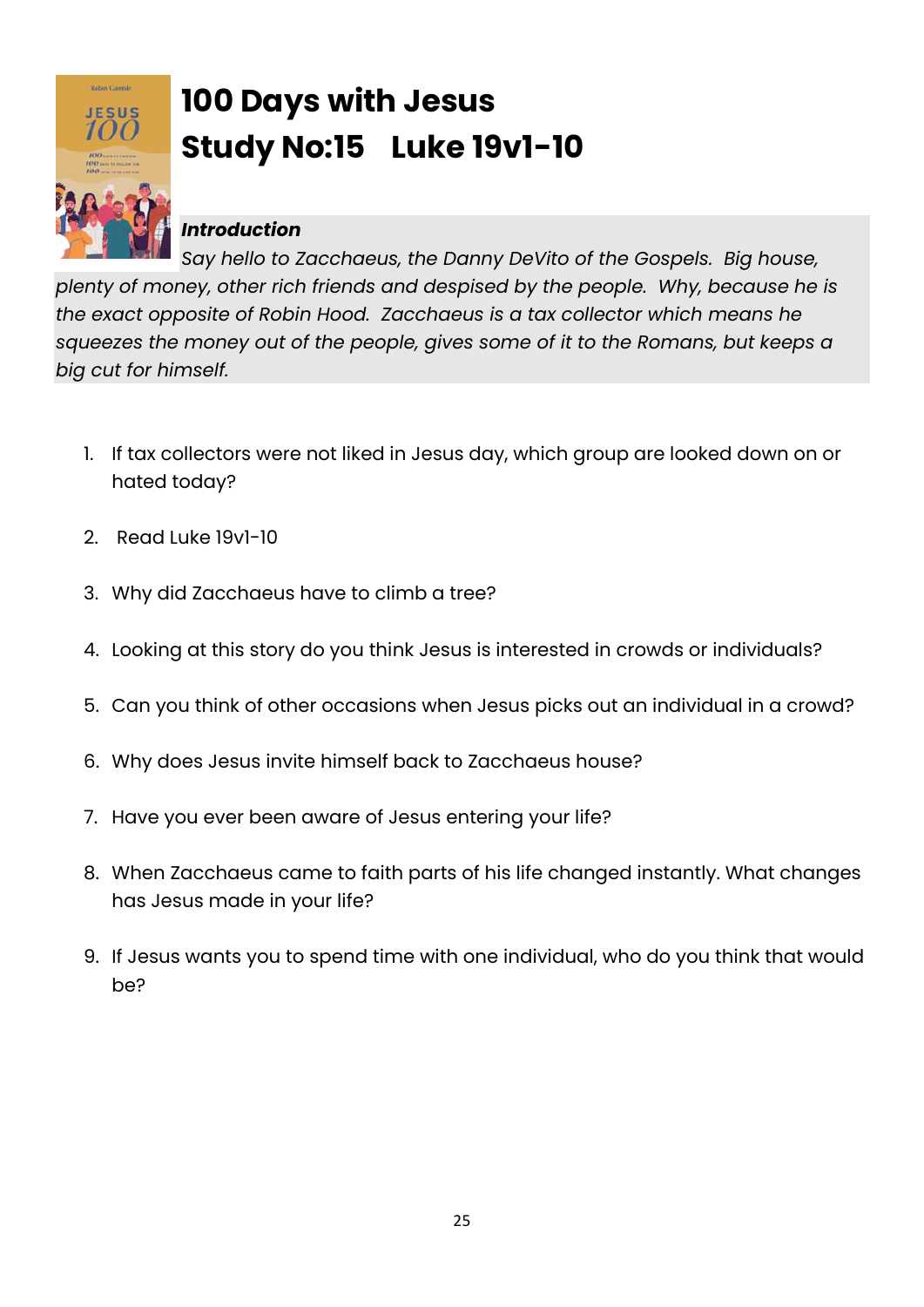Lord Jesus, Where, or rather, who is the Zacchaeus in my life? Slow me down, that I might remember him Help me to recall her voice, his face Help me to notice him, to visit her. Amen.

#### **Leaders Notes**

Q3 Not only was he small, but others would not allow him to the front. Q5 eg Luke 5 Jesus speaking to a crowd and then he picks out Peter to be his disciple. Matthew 9v20f the women with the flow of blood in the middle of a crowd, The paralytic man at the crowded pool of Bethesda in John 5.Blind Bartimaeus in Mark 10v46f. The widow with her mite Mark 12v41f.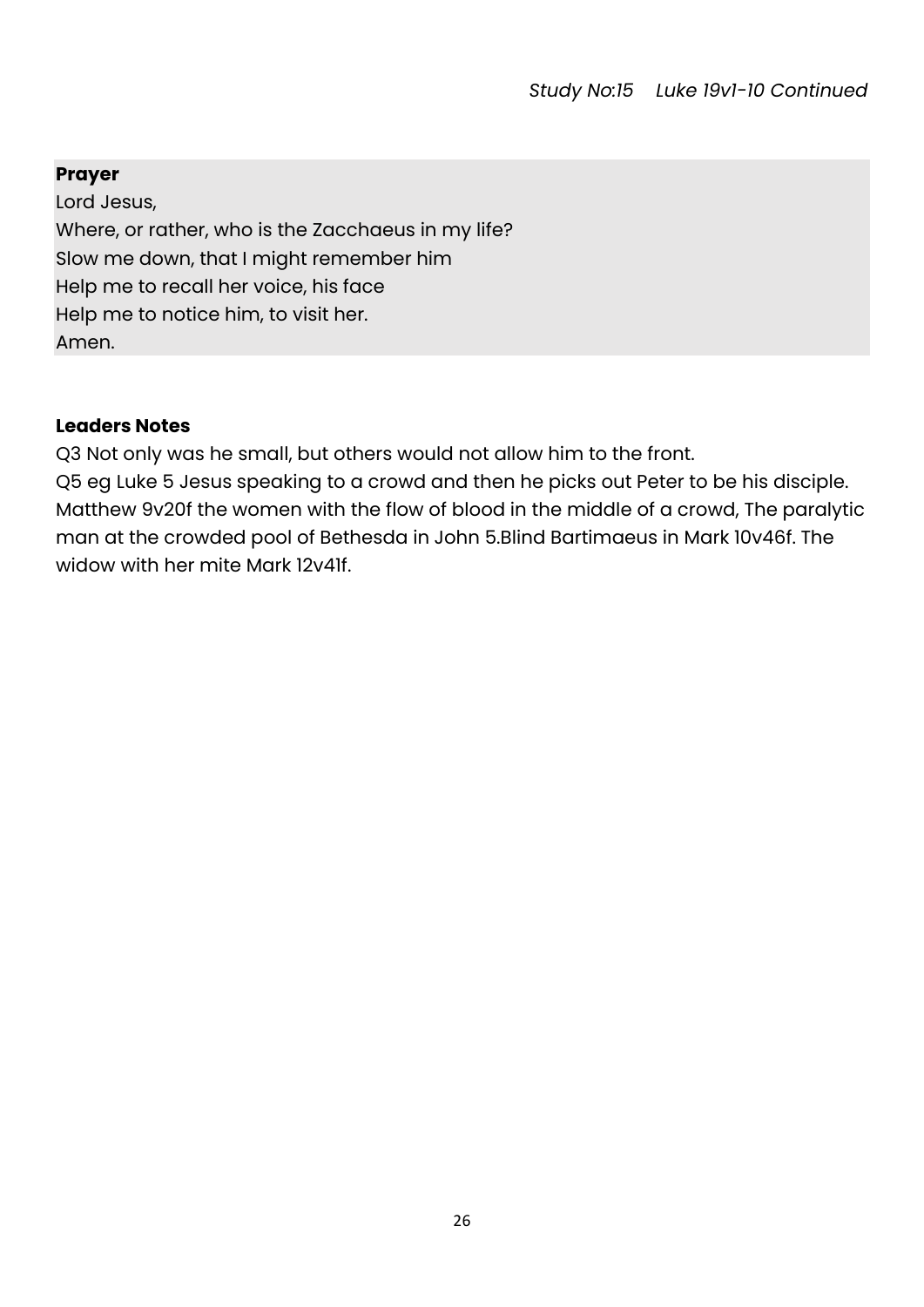

# **100 Days with Jesus Study No:16 John 9v1-12**

### *Introduction*

*Blindness was a much bigger problem in Jesus' time than it is today. Poor living conditions, lack of sanitation and masses of venomous insects made it a common illness which usually resulted in people becoming beggars. Of all the healing miracles there are three of blind people having their sight restored that stand out. The man of Bethsaida who when first touched by Jesus saw people looking like trees and then on the second touch saw them as people. Bartimaus was a blind beggar in Jericho, when Jesus healed him he became one of his followers on the way. Here, in this third story, we meet a man blind from birth.* 

- 1. Have you ever known anyone who was blind? What did you learn from them?
- 2. Read john 9v1-10
- 3. V2 raises the important issue of sin. Do you think God punishes us because of our sins?
- 4. V6-7 is very strange. A big part of being a follower of Jesus is obeying what Jesus tells you to do. Have you ever been aware of Jesus asking you to do something that you wouldn't automatically choose to do?
- 5. In v 10-12 the man acts as an evangelist. He doesn't understand everything, rather he simply says what he knows. Do you think you could be a witness simply saying what you know and sharing what you have experienced?
- 6. In this passage the man is suffering from physical blindness and some of his neighbours are suffering from spiritual blindness. How can we help people with spiritual blindness to see.
- 7. John Newton wrote those famous words, 'I once was blind, but now I see'. Have you ever been blind and had your eyes opened by Jesus?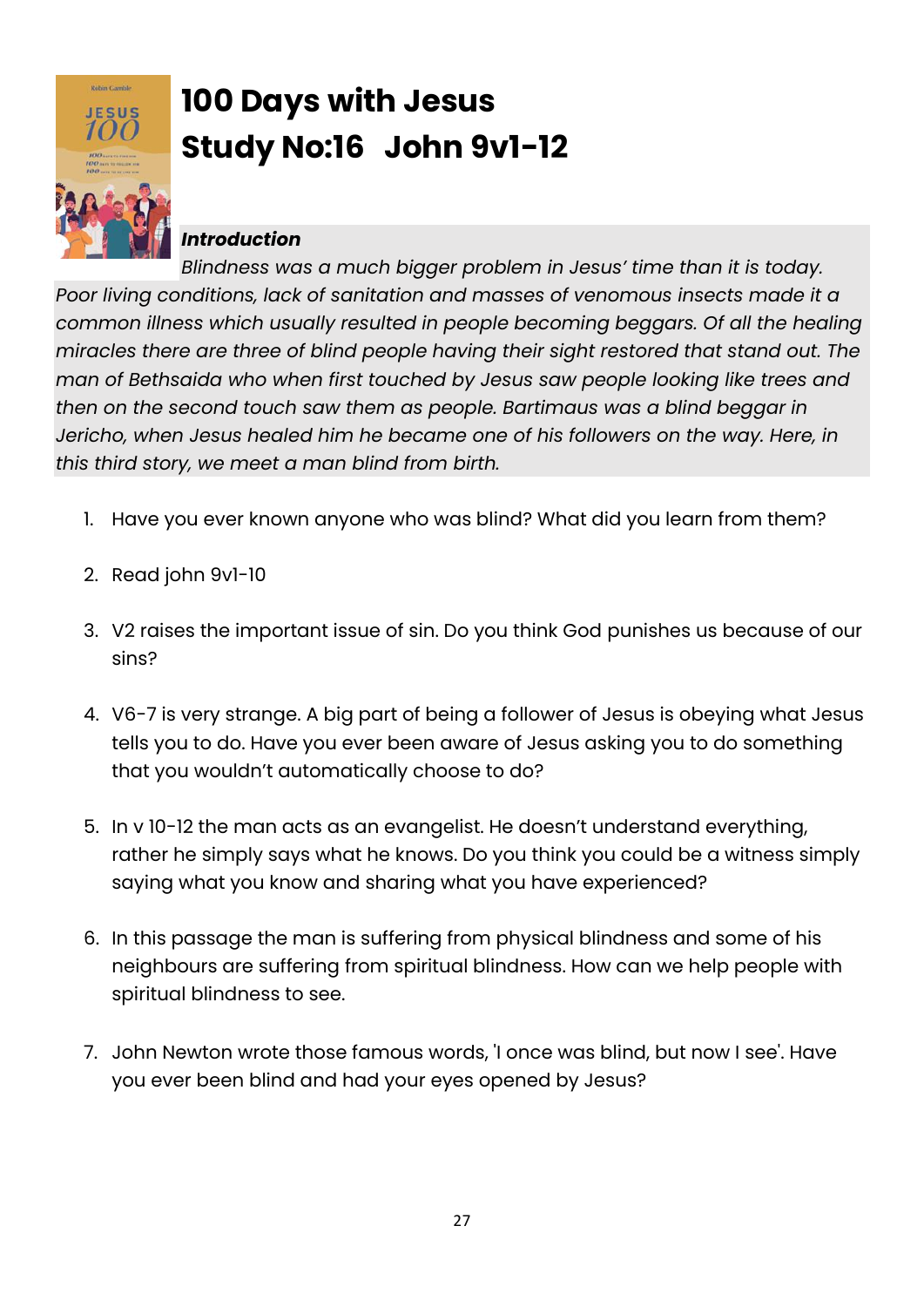Lord Jesus There are things I just cannot see Words I cannot hear I am blind and deaf In ways I cannot grasp. Reach out and touch me And give me a true vision. Amen

#### **Leaders Notes**

Q3. Suffering is not usually a punishment sent by God because of our sin. However, sometime our sins automatically lead to suffering. Eg if I get drunk I am more likely to fall over and injure myself.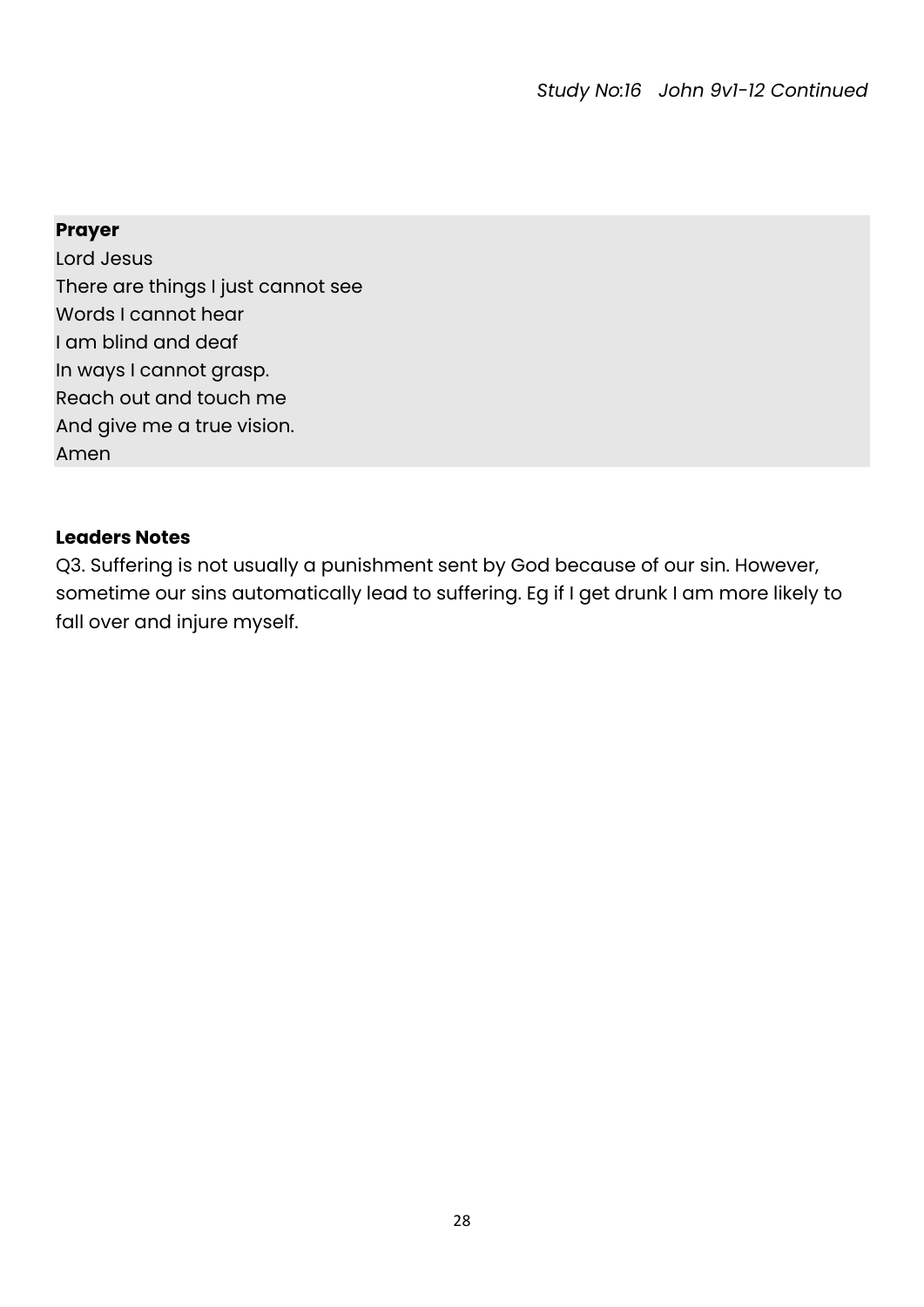

# **100 Days with Jesus Study No:17 Mark 12:1-12**

### **Introduction**

This is the first of Jesus's big teachings in his festival of teaching in the last week of his life. It is a big parable and it is a destiny story. It is all about who he is, what he is doing and where he is going.

If you follow the young Luke Skywalker in the original Star Wars trilogy you see him discovering, wrestling with and finally fulfilling a strong sense of destiny. It all begins with his birth and a spiritual awakening brought to him by Obi-Wan Kenobi. This awakening is a calling but he is free to either reject or follow his destiny. The same story of a destiny accepted and followed is present in Harry Potter, Lord of the Rings and Superman etc. In all these stories the word destiny is tied to the word destination. The destination of all these heroes is victory in the face of overwhelming odds. For Jesus the destination, the climax of his destiny is the cross.

- 1. Read Mark 12v 1-5, 6-8, 9-12
- 2. In the parable why do you think the tenant farmers reacted the way they did?
- 3. Why do you think Jesus told this parable?
- 4. v9 If God has taken the vineyard off the Jews who has he given it to?
- 5. If God has given the vineyard to The New Israel, The People of God, what do you think he expects of his new tenants?
- 6. What are the benefits of living in the vineyard?
- 7. How do you think we are doing looking after his vineyard?
- 8. What fruit do you think God expects from his tenants?
- 9. How can we increase the yield from the vineyard?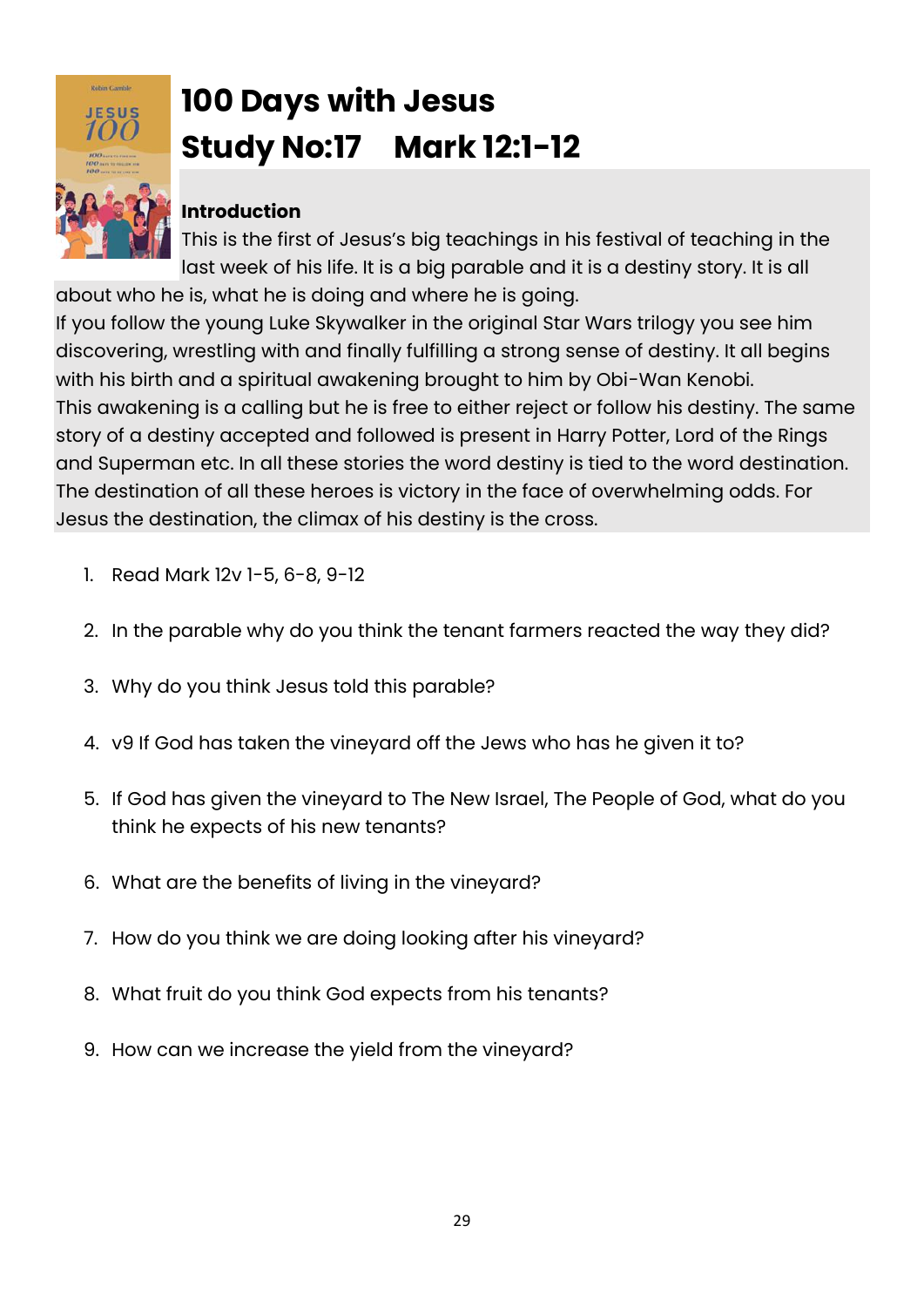Lord God Thank you that I am living in a vineyard Not in a wild place. Thank you for the soil, the rain and the sunshine. Help me to grow rich fruit And to give back to you Something of what you have given to me. May this be my destiny. Amen.

#### **Leaders Notes**

Q4 God has not given up on Israel, his chosen people, the Jews, but because he is determined that his vineyard should bear fruit, he has called us to be responsible for his vineyard.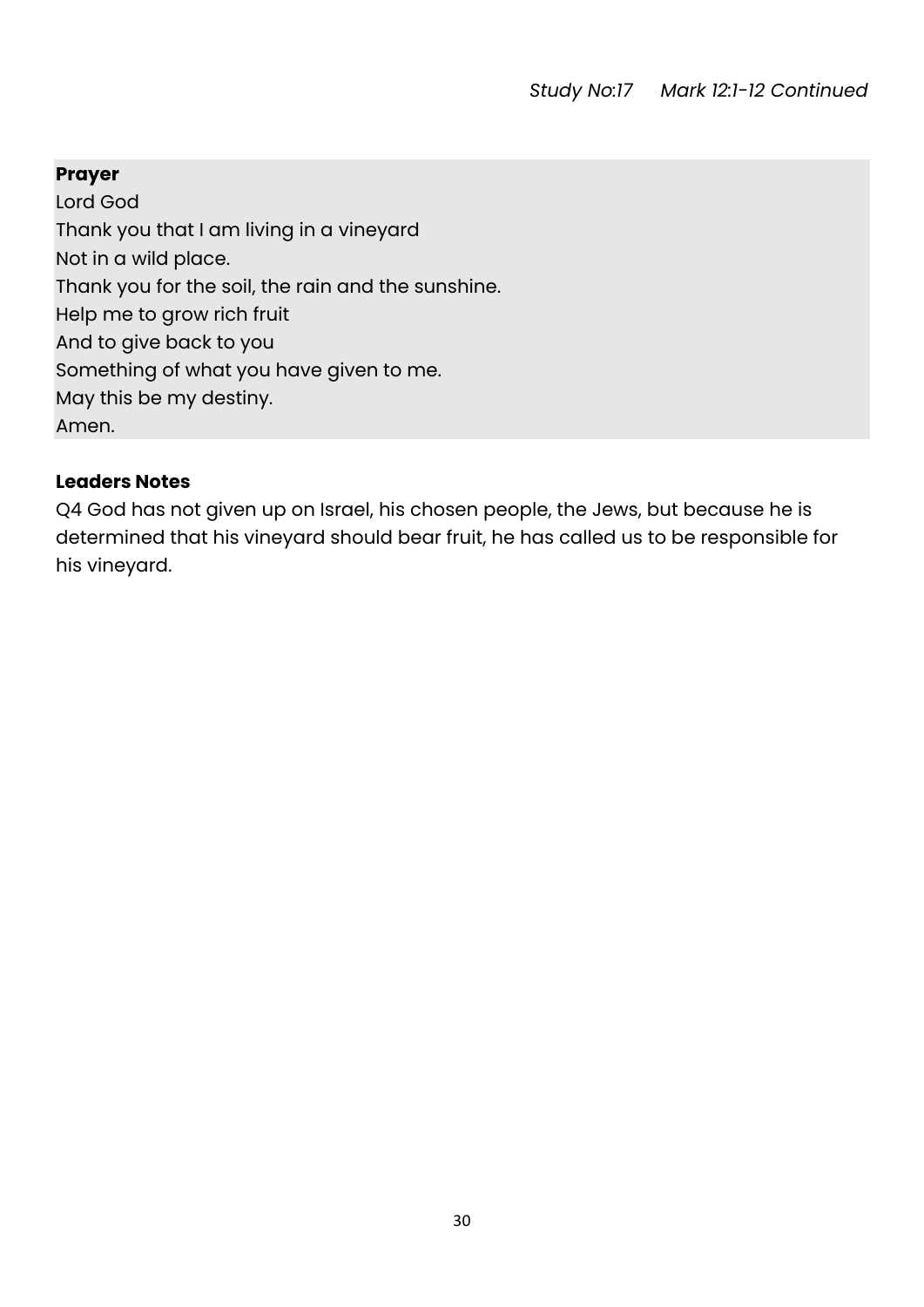

# **100 Days with Jesus Study No:18 Luke 22: 39-45**

### **Introduction**

Gardens are special places in the Bible. Genesis tells us that we were made to live in a garden, a serene place of fruitfulness and natural beauty where men and women could meet with God. At the end of the Bible, in the book of Revelation there is a new garden at the heart of the New Jerusalem. A river of life flows through it and a healing tree grows in it. Somewhere between these two we find Jesus, late at night, with his disciples in the garden of Gethsemane. It is here in this garden that we see Jesus at his weakest and saddest moment.

- 1. What is the most impressive garden you have ever visited?
- 2. Read Luke 22v 39-44,45-46
- 3. If Jesus was the Son of God, why is the prospect of dying on the cross so distressing to him?
- 4. If Jesus was the Son of God do you think he would feel physical pain?
- 5. Why do you think Jesus said"….yet not my will, but yours be done"?
- 6. Why are these words such a good model for our prayers?
- 7. Are you aware of any occasion when you have felt God asking you to do something that you did not want to do?
- 8. In v45 Jesus finds his disciples asleep. Have you ever been let down? How did it feel? Have you ever let someone else down? How did you feel?
- 9. At the start of Jesus ministry, we see him alone being tempted in the wilderness. At the end of his ministry, we see him alone in the Garden. What does this teach us about the Christian life?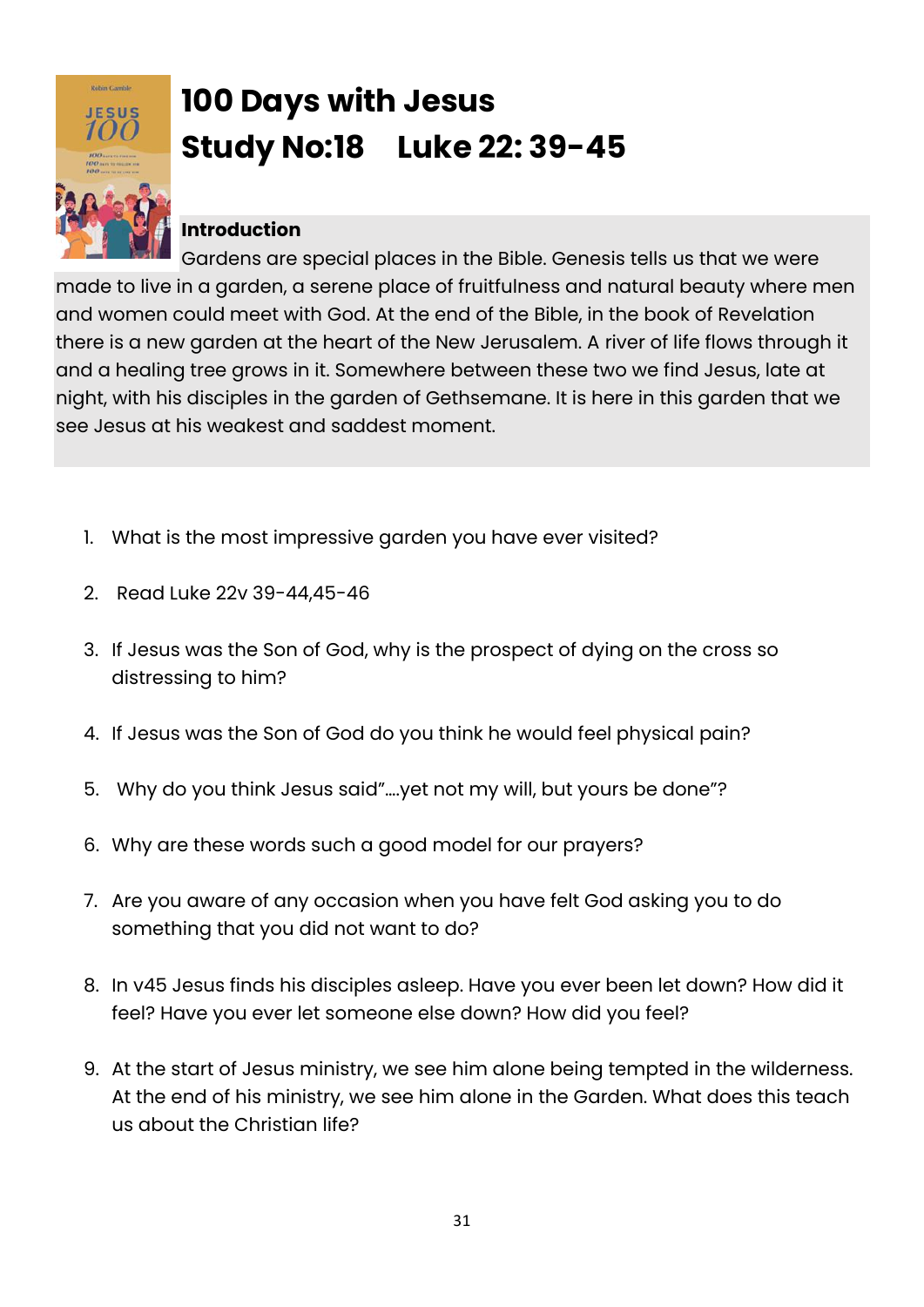Lord God As Jesus knelt before you in the garden So I kneel before you now May you give me strength in my weakness Your presence in my aloneness And the help of an angel When my friends let me down That I might be true to you.

Amen.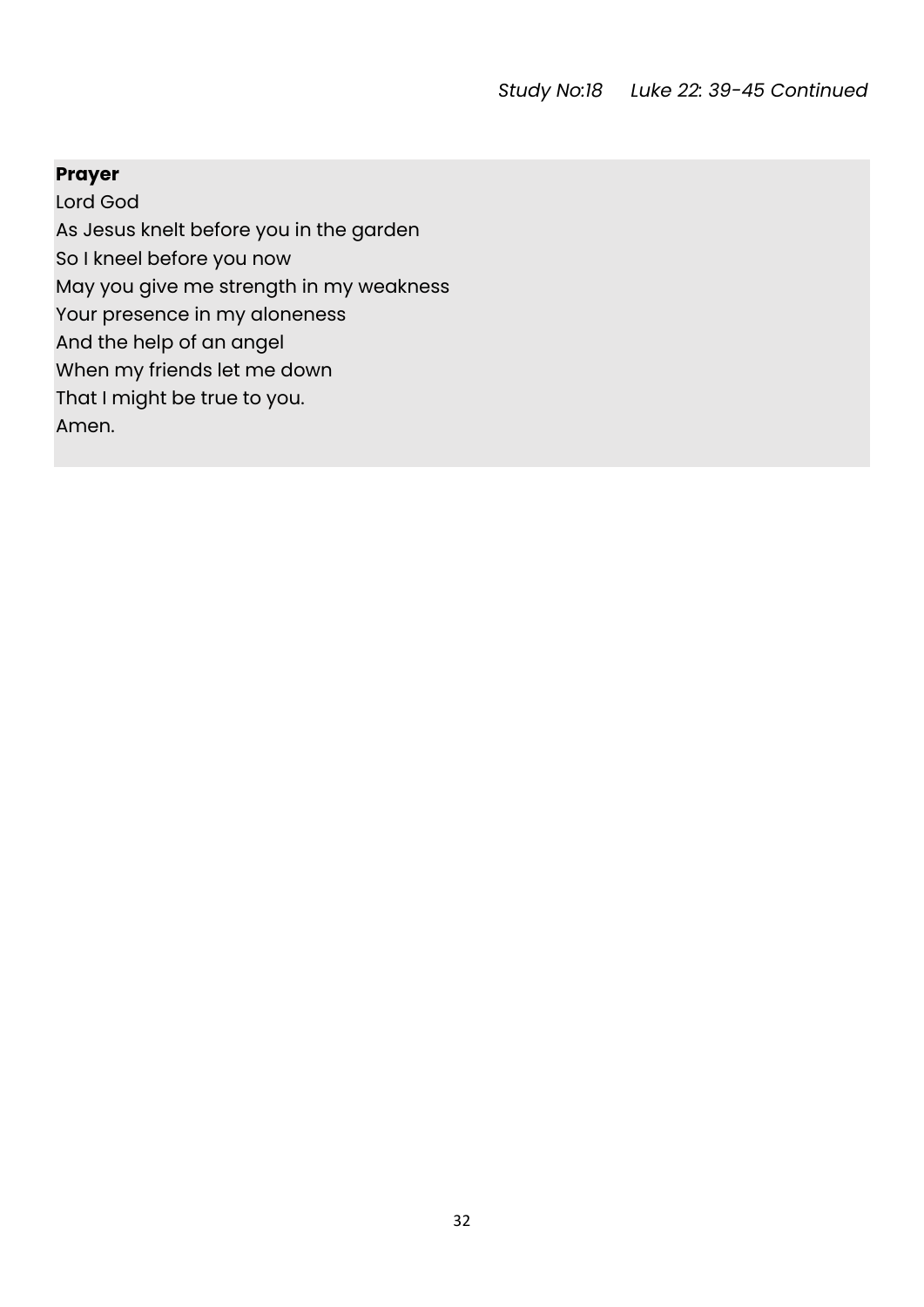

# **100 Days with Jesus Study No:19 Matthew 26:47-50, 69-75**

### *Introduction*

*What a pair! One, the ultimate celebrity traitor in history and the other the most famous friendship denier of all time. They are the two who are closest to Jesus in his darkest hour. What was going on?*

*There are four places in the New Testament where we get a complete list of the twelve disciples. In each one Peter is top of the list and Judas is the bottom. Peter was the leader and Judas the betrayer.*

- 1. Most Bible characters, even Peter, had bad days. If you could be anyone in the Bible for one day, who would it be and why?
- 2. Read Matthew 26v47-50
- 3. There are lots of theories as to why Judas betrayed Jesus. Which do you think is the most likely.
	- ❖ He was having a bad day.
	- ❖ He was a political terrorist (hence the name Iscariot) dedicated to the overthrow of Rome.
	- ❖ He was a permanent outsider not very well accepted by the rest of the disciple gang.
	- ❖ He had a strong liking for money
	- ❖ Maybe he betrayed Jesus in order to provoke him into action.
	- ❖ Luke's gospel suggests that he was taken over by Satan.
- 4. Do you think Jesus was angry with Judas? If not angry which word would you use?
- 5. Read Matthew 26v 69-70,71-72, 73-75
- 6. Are you surprised by Peters denial, or can you understand why he did it?
- 7. Can you think of examples of when you have found it difficult to stand up for Jesus.
- 8. How did Peter recover from denying Jesus to become the leader of the early Church? If you have made mistakes in your Christian life do you think Jesus can restore you?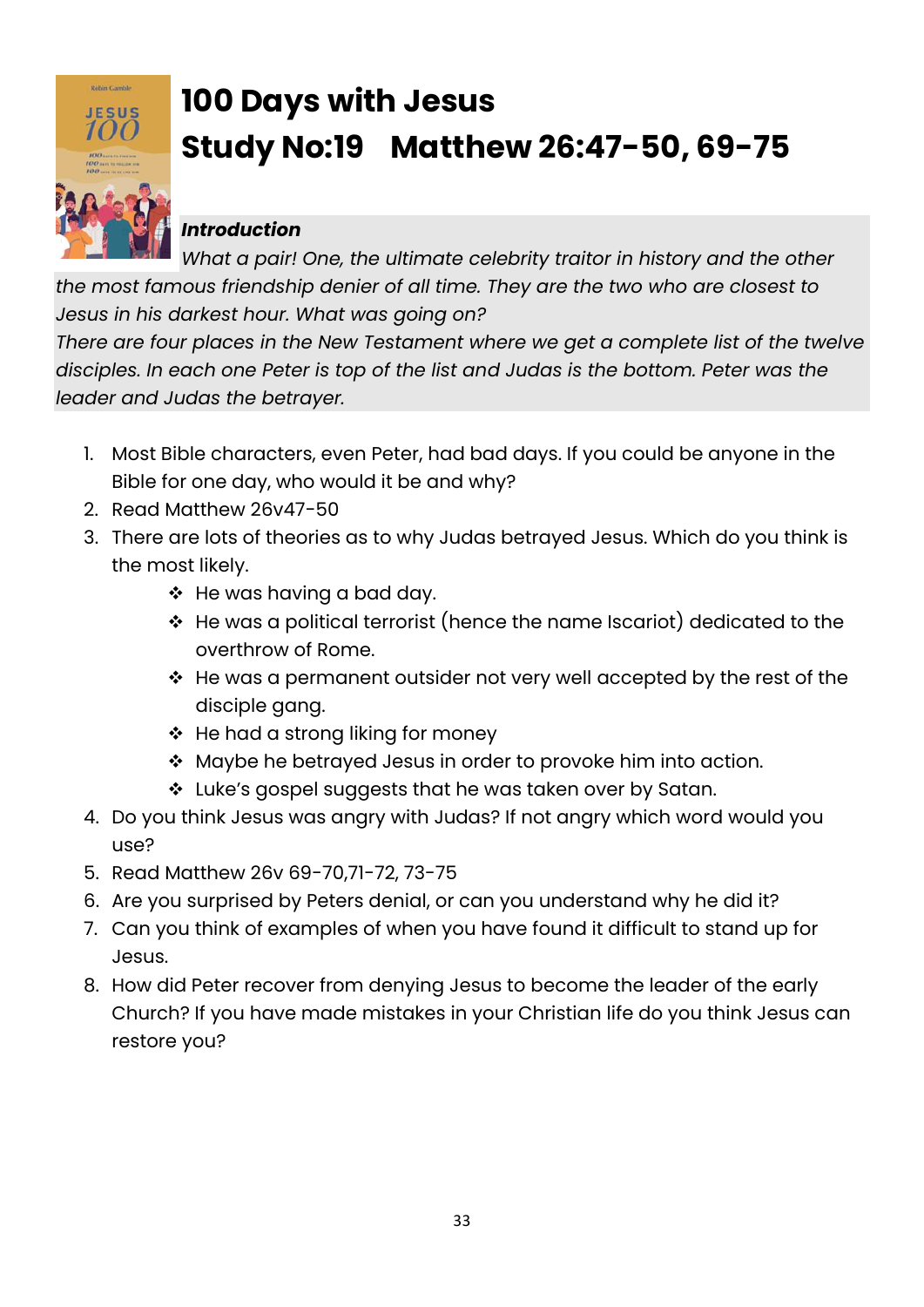Father, Forgive me for I have sinned And am no longer worthy to be called your son. I have been a Judas I have been a Peter Father, forgive me. Amen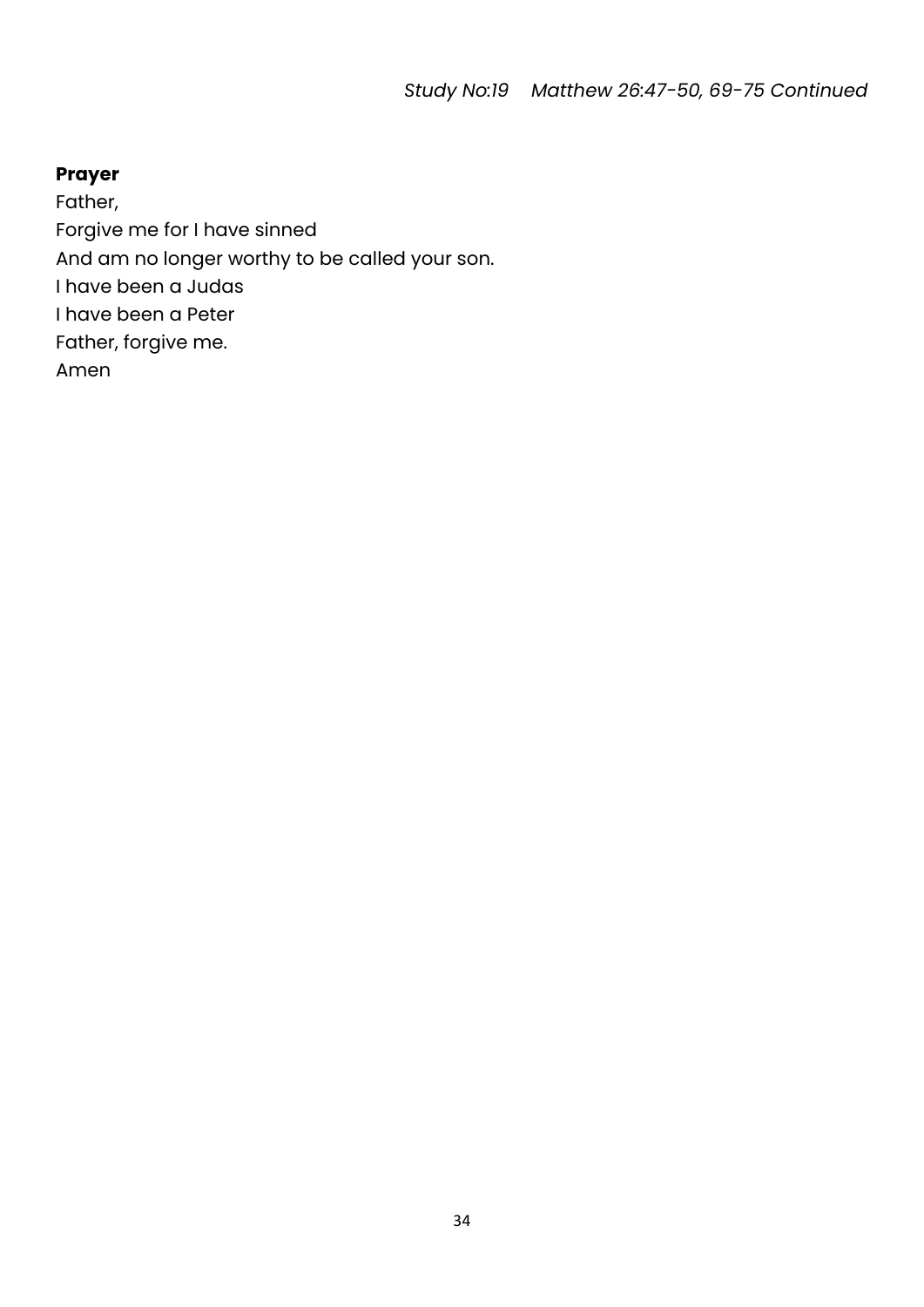

# **100 Days with Jesus Study No:20 Luke 24v44-49**

### **Introduction**

The concept of power, once so appealing, has got difficult connotations today. The 'Black Lives matter' movement points to power being used to

supress and exploit black people. The environmental movement reminds us continually of how technological and economic powers are coming to destroy our world. We have a recent history of demagogues and dictators rising to power and then manipulating their power for evil doing.

However, power can be used for loving and good purposes. Love, truth, beauty and peace can be empowered. And it is this sort of power that Jesus talks to his followers about.

- 1. Have you ever been aware of the power of God at work in your life?
- 2. Jesus tends to use two words in our Christian walk with him. The first is 'COME'. Come follow me. But then after a while he says 'GO'. Go serve for me. In this passage Jesus is telling his followers they are just about to go. How do you think they felt?
- 3. Go around the group and share stories about COMING to Jesus. Then go around the group again telling stories of GOING for Jesus.
- 4. Do you think it is significant that this commission is being given to a group not just to individuals?
- 5. Read Acts 1v8. In this verse it underlines what Jesus said in Luke 24v44-49. When it comes to receiving the Holy Spirit, it seems to be a three-step process.
	- 1. Pause
	- 2. Receive
	- 3. Go.

Some of us like to 'Go' but aren't very good at first 'pausing' and 'receiving'. Others are great at 'pausing' and 'receiving', but never get round to 'going'. Which are you?

- 6. What difference did the Holy Spirit make in the lives of the first disciples?
- 7. What difference has the Holy Spirit made in your life?